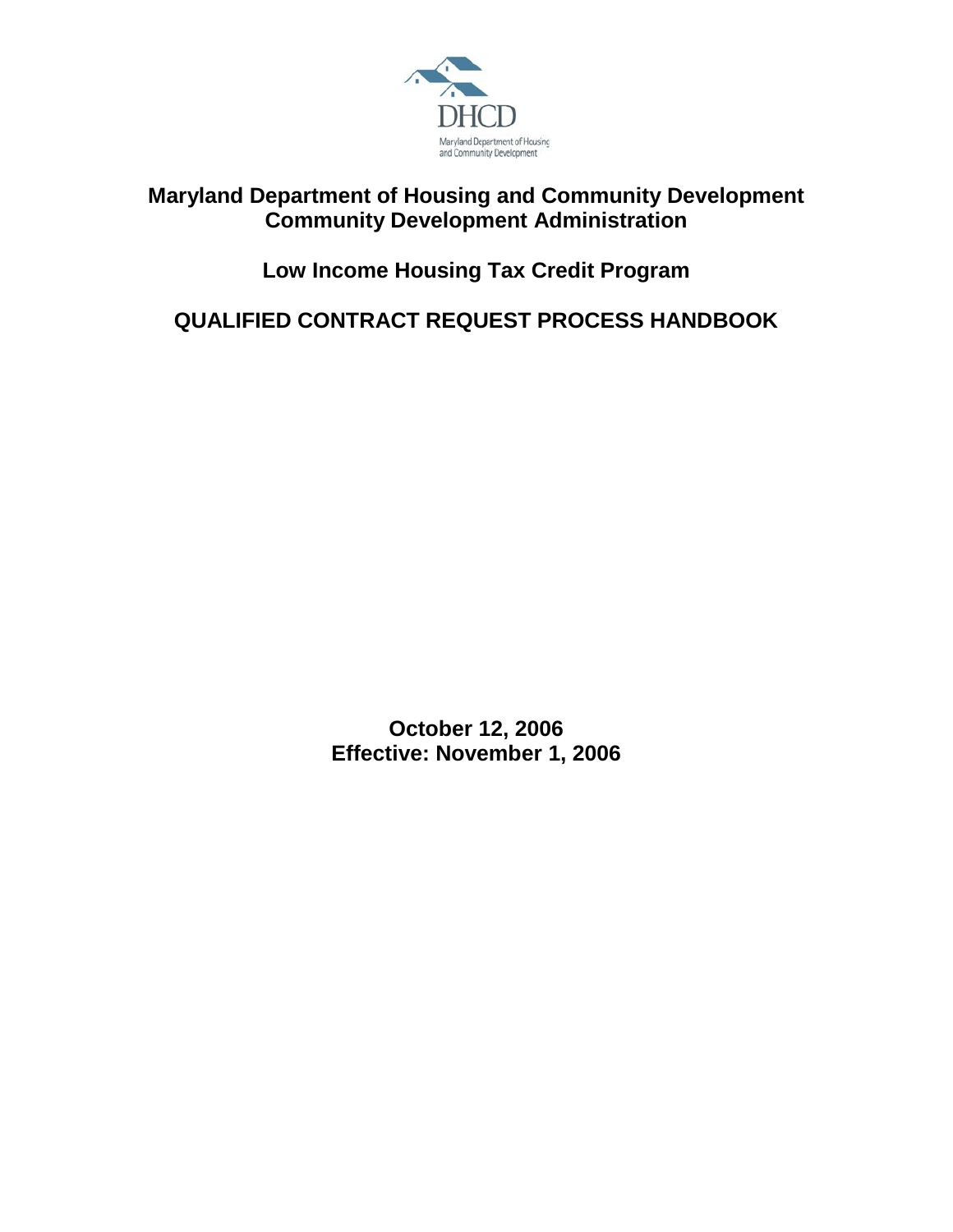## **Qualified Contract Process Handbook Table of Contents**

| Attachment D (Qualified Contract Price Calculation Instructions and Worksheets)  17 |  |
|-------------------------------------------------------------------------------------|--|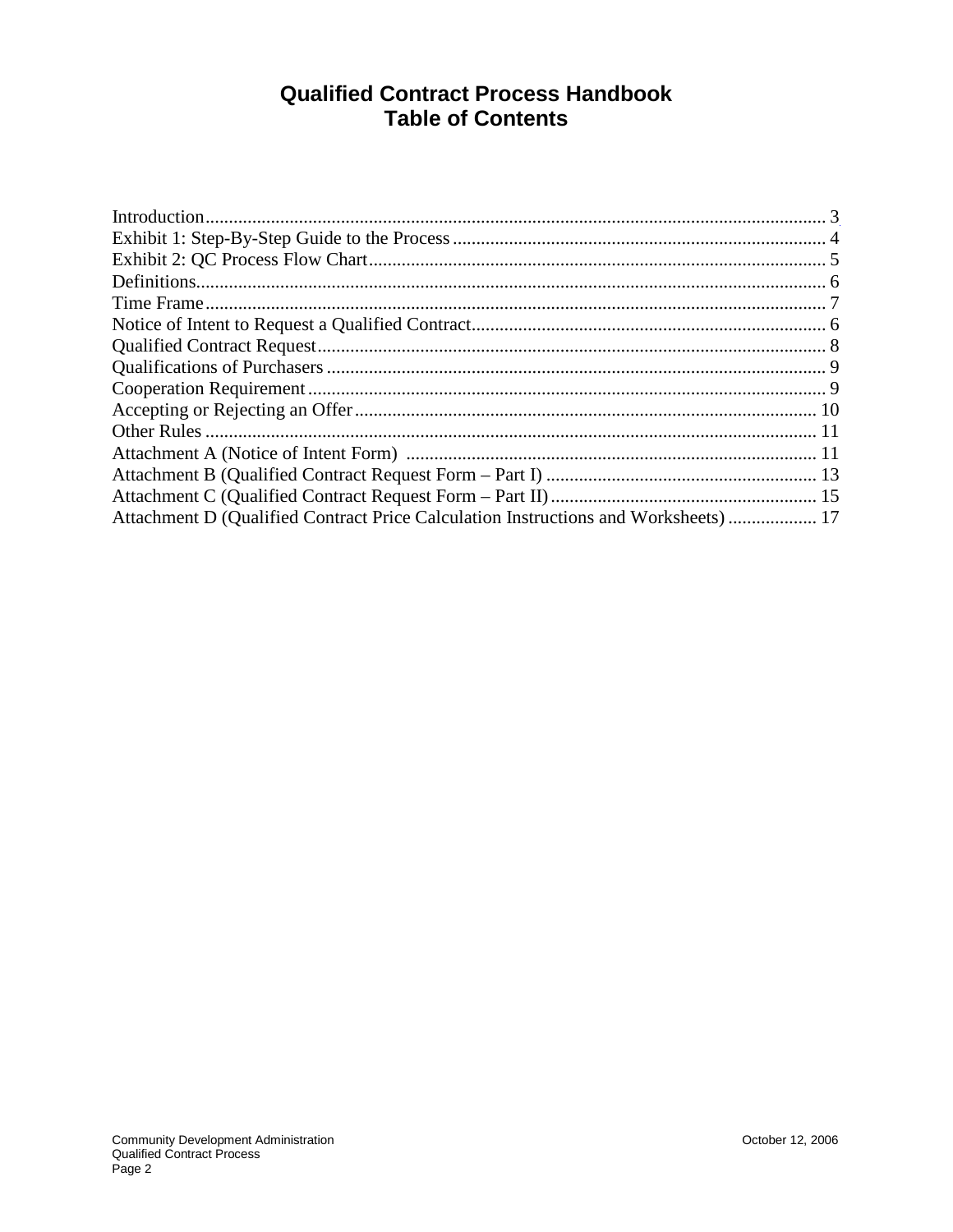## <span id="page-2-0"></span>**Introduction**

The Community Development Administration, an agency in the Division of Development Finance of the Maryland Department of Housing and Community Development, has developed this Qualified Contract Process Handbook to administer requests from Owners planning to submit a request for a Qualified Contract under the Tax Credit Program pursuant to the Internal Revenue Code §42(h)(6).

Properties allocated federal low income housing tax credits by the Administration beginning in calendar year 1990 are eligible to enter into the Qualified Contract Request Process any time after the end of year 14 of the Compliance Period, unless the Owner voluntarily deferred or waived that right.

Owners must notify the Administration through a letter of intent using the prescribed form of their desire to sell the project using this Process. Once a complete File for a Qualified Contract has been received and approved by the Administration, the Administration has one year to obtain a bona fide offer from a Qualified Purchaser at a price equal to or above the Qualified Contract Price.

The process to obtain a Qualified Contract has four general parts (see Exhibit 1 on the following page):

- 1. The filing of an initial Notice of Intent (Attachment A) by the Owner;
- 2. The submission of Part I of the Qualified Contract Request (Attachment B) including the proposed Qualified Contract Price (Attachment D) by the Owner;
- 3. The submission of Part II of the Qualified Contract Request (Attachment C) by the Owner; and
- 4. The presentation of a bona fide offer to the Owner by the Administration.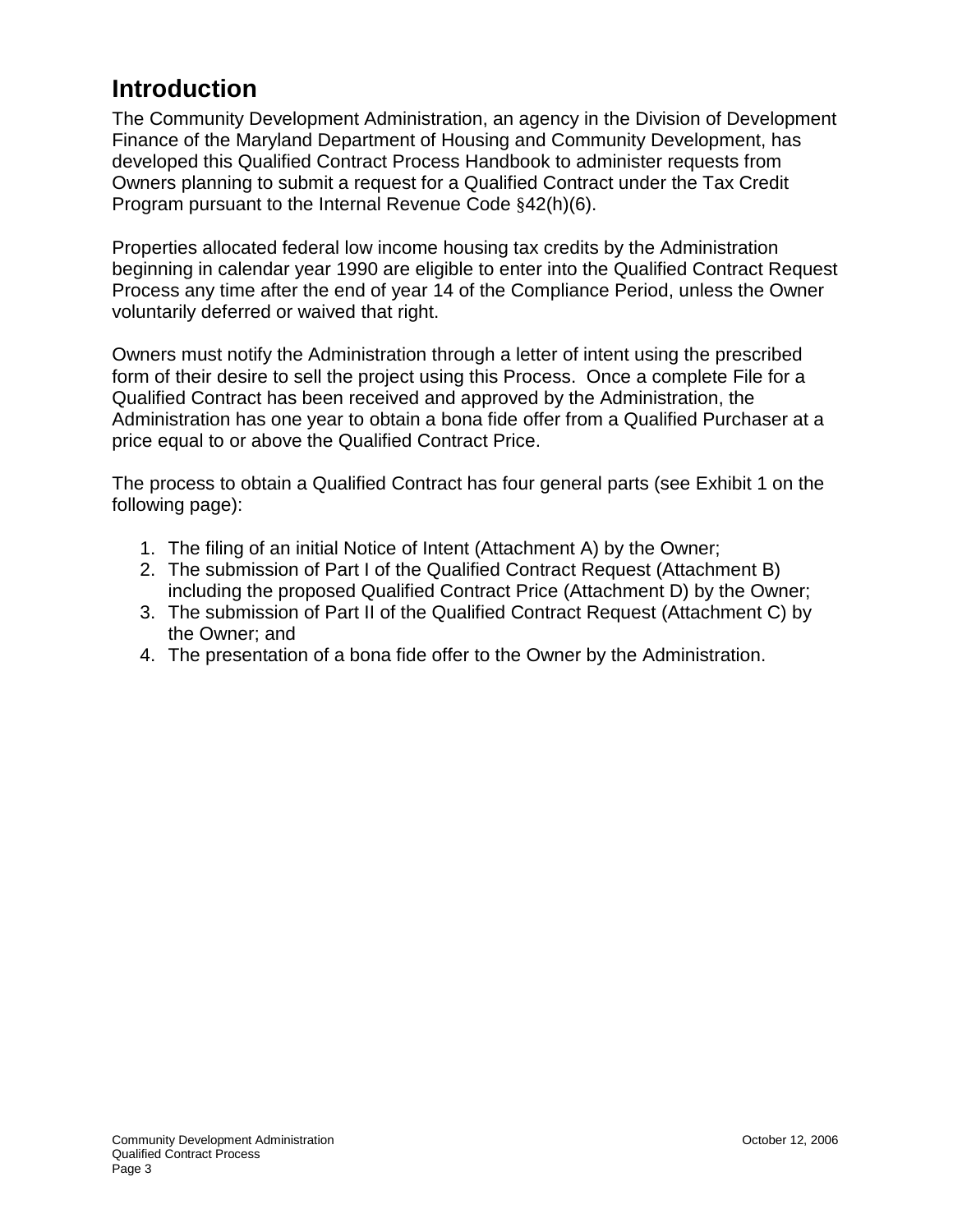# Exhibit 1: A Step-by-Step Guide to the Qualified Contract Process

| <b>Step</b>                                                                                                                                                               | <b>Form Used</b>            |
|---------------------------------------------------------------------------------------------------------------------------------------------------------------------------|-----------------------------|
| 1. After December 31 of the 14 <sup>th</sup><br>year of the Compliance Period,<br>Owner submits the Notice of<br>Intent.                                                  | Attachment A                |
| 2. Administration issues written<br>response to Owner (within 30<br>days).                                                                                                |                             |
| 3. Owner submits the QC Request,<br>Part I.                                                                                                                               | Attachment B & Attachment D |
| 4. Administration issues written<br>response to Owner (within 60<br>days).                                                                                                |                             |
| 5. Owner submits the QC Request,<br>Part II.                                                                                                                              | Attachment C                |
| 6. Administration issues a letter to<br>Owner either (i) requesting<br>clarification or more<br>documentation, or (ii) that the<br>1YP has commenced (within 30<br>days). |                             |
| 7. Upon commencement of 1YP,<br>Administration seeks a bona fide<br>offer (1 year).                                                                                       |                             |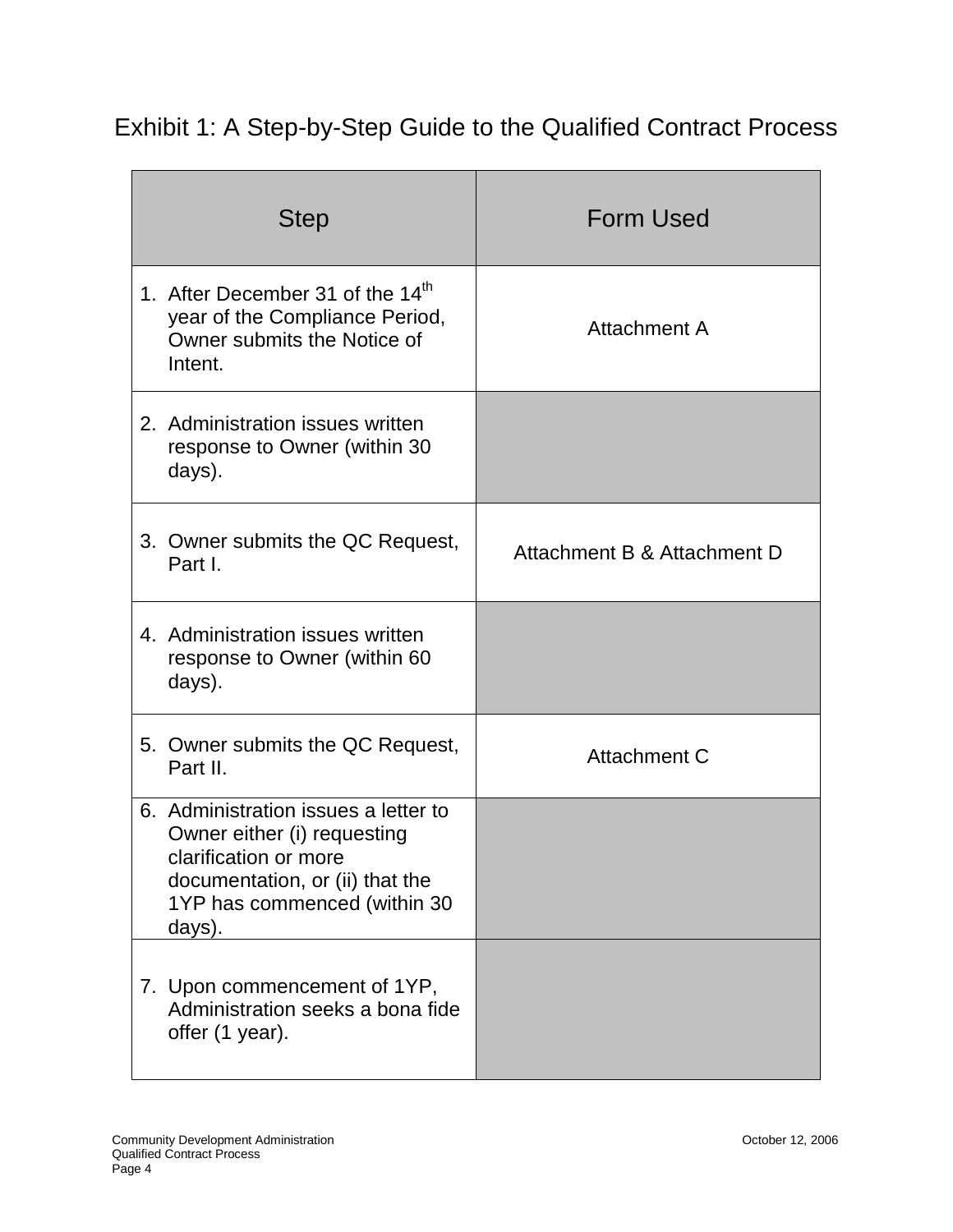# **EXHIBIT 2: QUALIFIED CONTRACT PROCESS FLOW CHART**

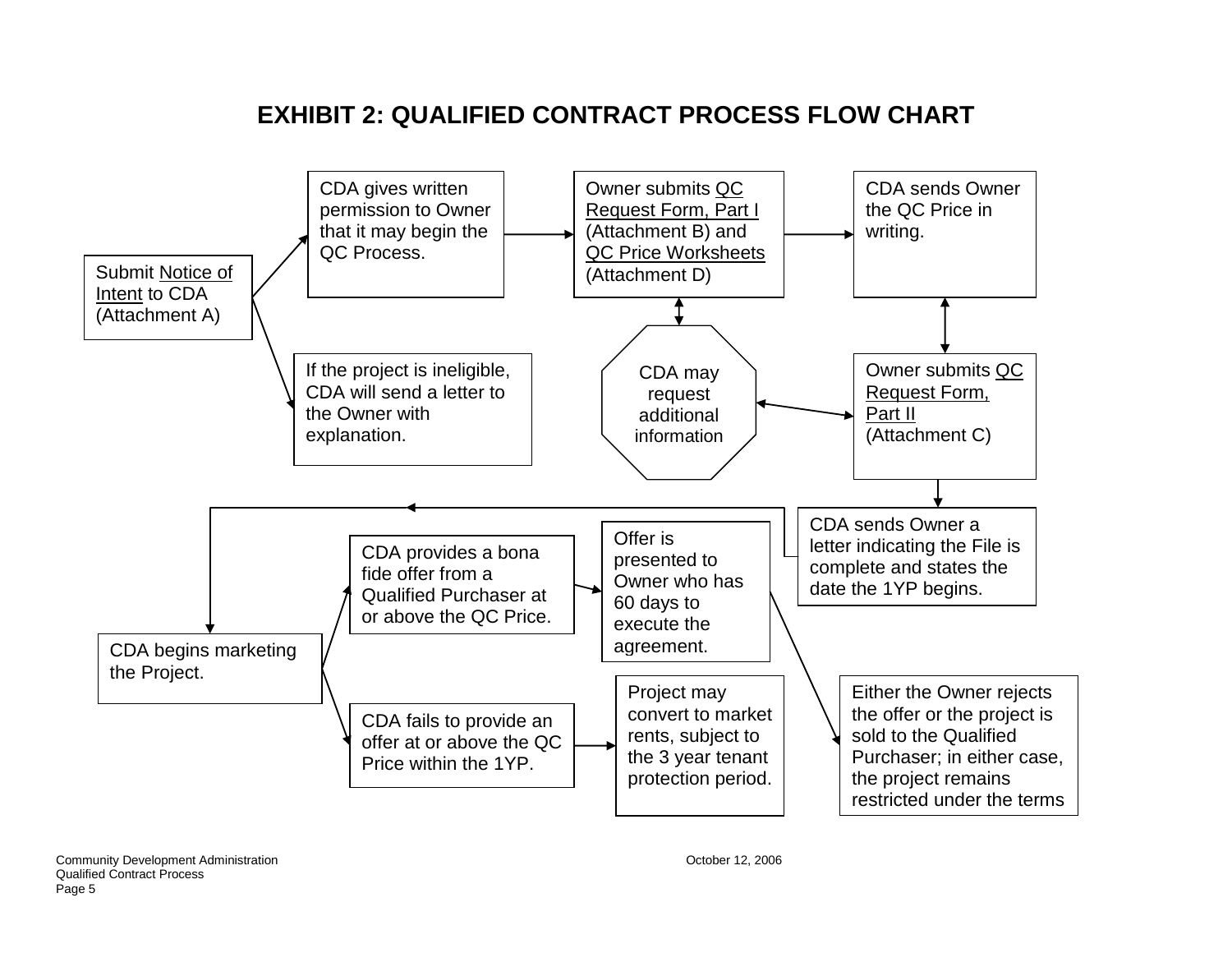# <span id="page-5-0"></span>**Definitions**

Community Development Administration, CDA or Administration – An agency in the Division of Development Finance of the Department of Housing and Community Development which administers the process.

Compliance Period – The initial 15 year tax credit period as defined in  $§42(i)(1)$  of the Code and as set forth in the Covenant.

Department – The Department of Housing and Community Development, a principal agency of the State of Maryland.

Extended Use Period – The minimum 15 year period following the Compliance Period as required by §42(h)(6)(D) of the Code and as set forth in the Covenant.

Extended Low-Income Housing Covenant or Covenant – The agreement between the Owner and the Administration required by §42(h)(6)(B) of the Code regulating the project during the Compliance Period and Extended Use Period.

File – The collection of all required documents needed before the Administration may begin seeking a QC.

Internal Revenue Code or the Code – The Internal Revenue Code of 1986, as amended, together with all regulations promulgated under the Code.

One Year Period or 1YP– The time period the Administration has to obtain a QC as defined in Section  $42(H)(6)(F)$  of the Code.

Owner – The entity so identified in the Covenant as the owner of a project that has received low income housing tax credits.

Qualified Contract or QC – A bona fide written offer pursuant to  $§42(h)(6)(F)$  of the Code to purchase the project at or above the QC Price by a Qualified Purchaser.

Qualified Purchaser – A person or entity who submits a bona fide offer, as approved by the Administration, to purchase a project at the Qualified Contract Price.

Qualified Contract Price or QC Price – The price pursuant to §42(h)(6)(F) determined by a certified public accountant and approved by the Administration.

Qualified Contract Request or QC Request – A request by an Owner to enter into the Qualified Contract Request Process.

Qualified Contract Request Process– The process and procedures established by CDA for the Owner to use when making a request for a QC as set forth in this handbook.

Tax Credit Program – The federal Low Income Housing Tax Credit Program authorized by Section 42 of the Code and administered in Maryland by the Administration.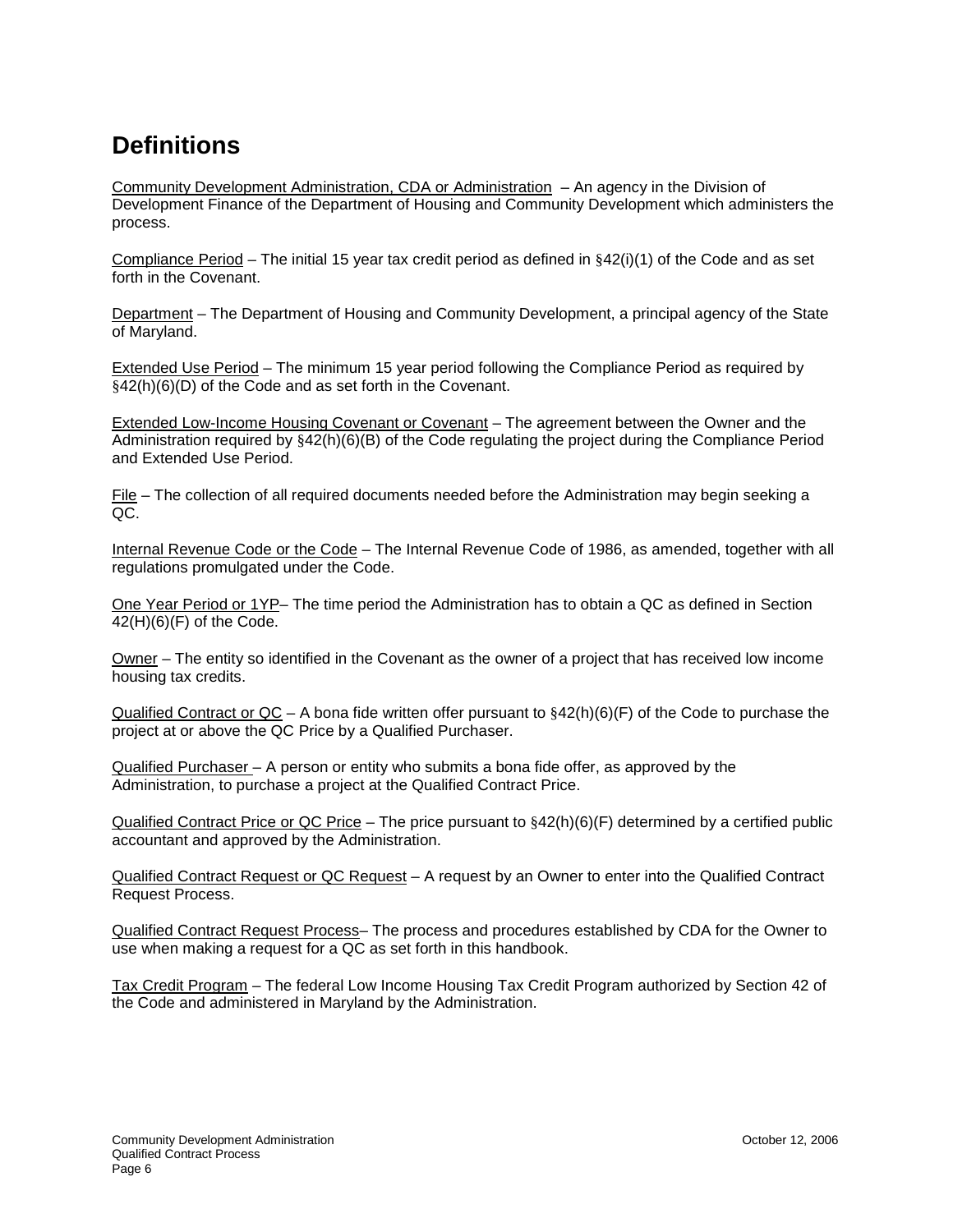## **Time Frame**

Owners may enter into the Qualified Contract Request Process beginning with the first day of the  $15<sup>th</sup>$  year of the Compliance Period for the last building in the project to be placed in service or the last year of a multiple-year allocation.

For example, if five buildings in the project began their credit periods in 1990 and one started in 1991, the 15<sup>th</sup> year for the purposes of a QC Request would be 2005. If the project received its first allocation of \$500,000 in 1990 and a subsequent award of \$25,000 in 1992, the 15<sup>th</sup> year for the purposes of a Request would be 2006.

## <span id="page-6-0"></span>**Notice of Intent to Request a Qualified Contract**

The Administration requires a Notice of Intent, by using the Notice of Intent Form (Attachment A) before an Owner may make a QC Request. To be accepted by the Administration for processing, the form must include all of the information requested on the form.

Upon receipt and review of a Notice of Intent, the Administration will notify the Owner in writing if the project is eligible to submit a QC Request. The Administration has 30 days from the receipt of the Notice of Intent to either accept or reject the Notice.

The project is not eligible to submit a QC Request if the project has:

- 1. Any uncorrected noncompliance reported to the IRS on Form 8823 or other outstanding instances of noncompliance;
- 2. Any unpaid fees due to the Administration;
- 3. A right of first refusal connected to the project; or
- 4. Mortgages secured by the project and held by the Administration or other lenders which are not current.

Acceptance by the Administration of a Notice of Intent does not bind the Owner filing the Notice of Intent to submit a QC Request and does not start the one-year period. However, if the Owner does not file a QC Request in conformance with this procedure, the Owner shall then be obligated to maintain the project's affordability restrictions for the duration of the Extended Use Period.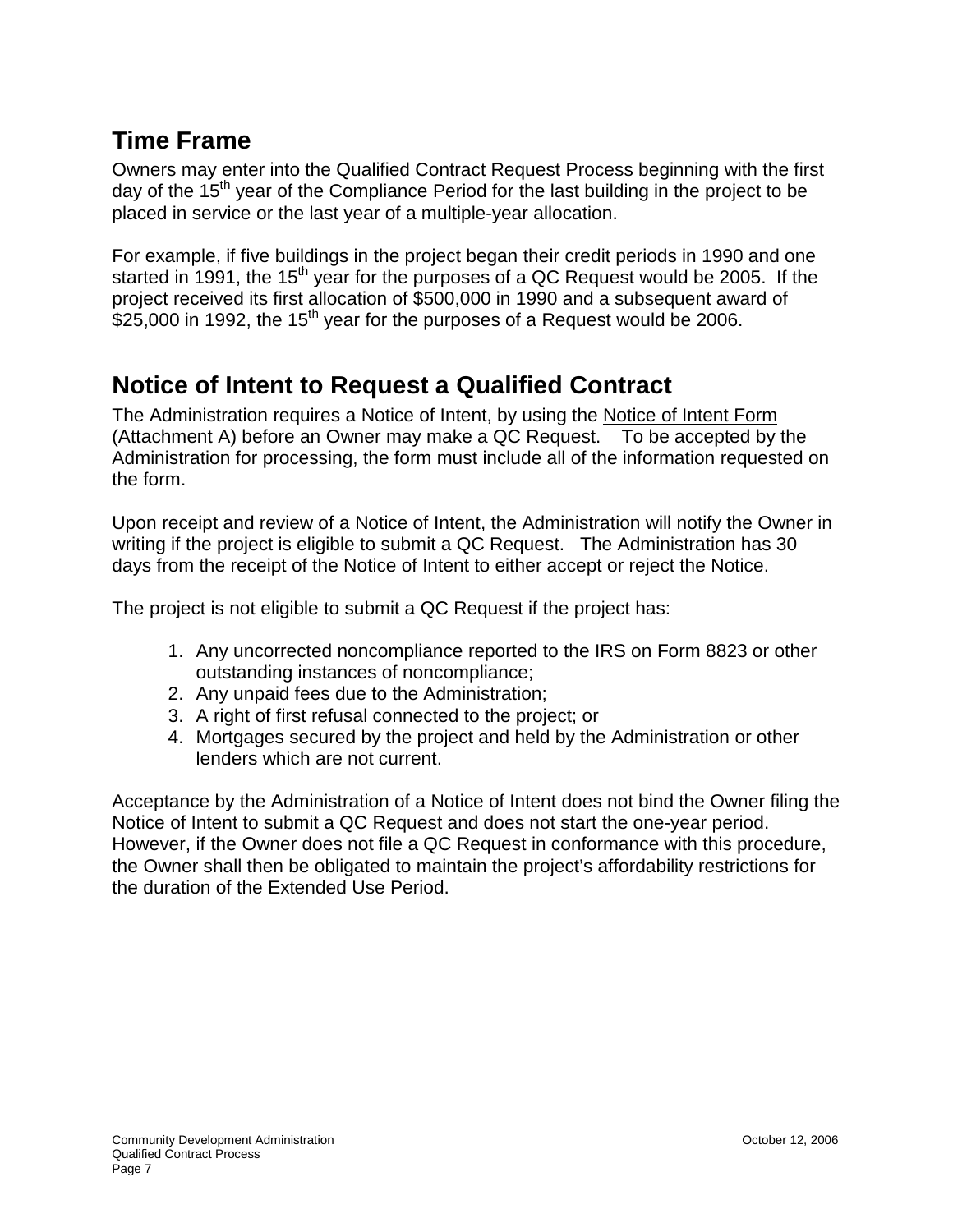# <span id="page-7-0"></span>**Qualified Contract Request**

## **Part I**

If the Administration has determined the Owner is eligible to make a QC Request based upon the completed Notice of Intent, the Administration shall notify the Owner in writing.

The Owner must then file the Qualified Contract Request Form, Part I (Attachment B) and the proposed Qualified Contract Price Worksheets (Attachment D). The worksheets must be completed by a certified public accountant.

The Owner must separately remit an administrative fee of \$3,000. Fees should be remitted directly to the attention of:

> Sharon Davis-Gardner M&T Bank Corporate Trust Department M/C#:101-591 25 S. Charles St. Baltimore, MD 21201

Once the above QC Request materials and fee have been received, the Administration will review the materials and the proposed QC Price. Based upon its review, the Administration reserves the right to either approve or adjust the Owner's proposed QC Price and will present the final QC Price to the Owner in writing within 60 days of receipt of a complete request. Upon receiving the approved QC Price from the Administration, the Owner may elect to continue the Process, but is not required to continue.

## **Part II**

If the Owner elects to continue, it must file the Qualified Contract Request Form, Part II (Attachment C). All applicable documents listed on the Qualified Contract Request Form, Part II must be included before the File is complete.

The Owner must deposit  $$30,000$  with the Administration to cover possible  $3<sup>rd</sup>$  party expenses incurred by the Administration including, but not limited to: accounting services, appraisals, market studies, brokerage fees, Phase I Environmental Studies and Phase II Environmental Studies, if deemed necessary at the sole discretion of the Administration. The unused portion of this deposit shall be returned to the Owner at the conclusion of the 1YP. Additional deposits in increments of \$10,000 may be required by the Administration if the initial deposit is depleted.

The Owner must separately remit the deposit of \$30,000. Deposits should be remitted directly to the attention of: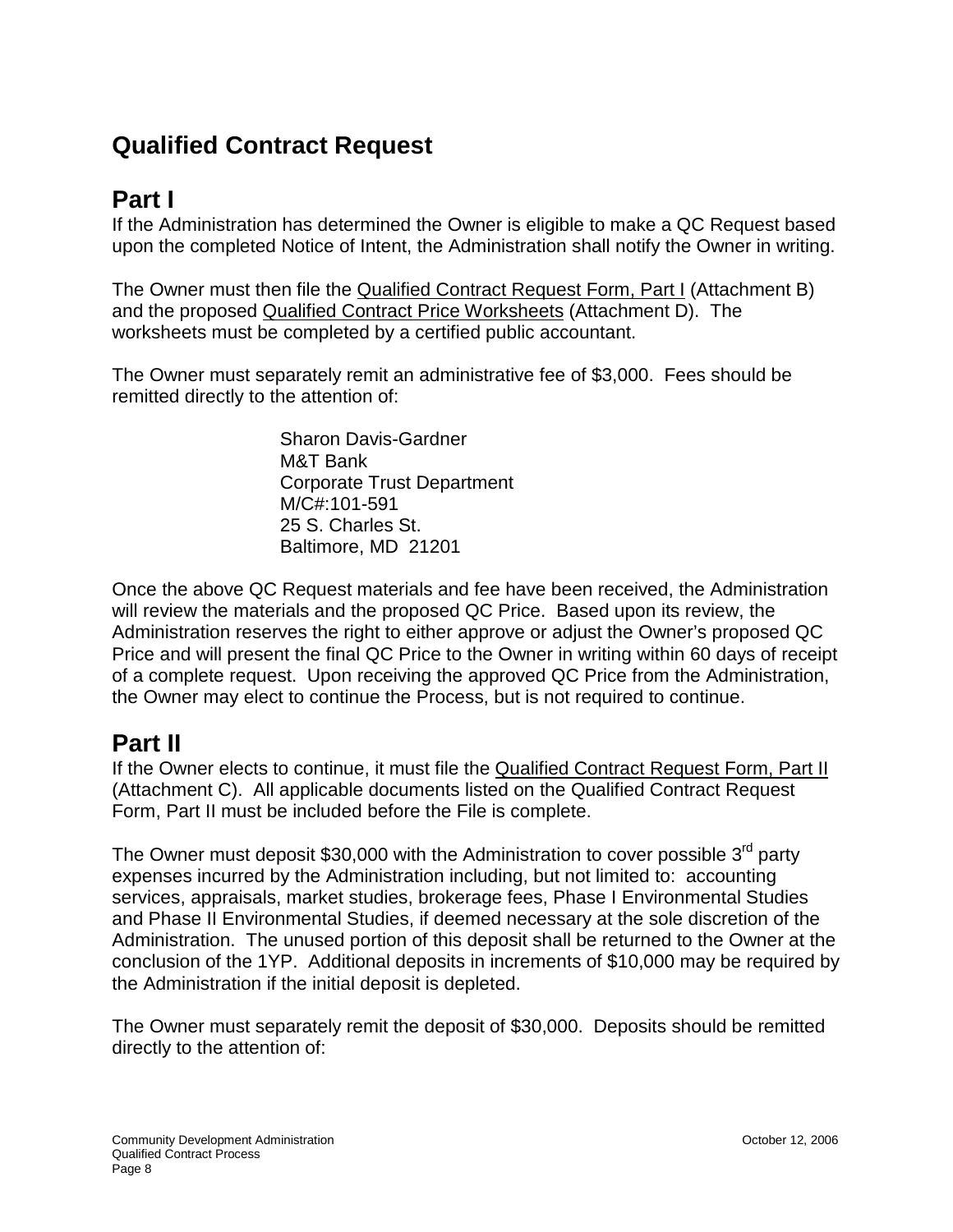Sharon Davis-Gardner M&T Bank Corporate Trust Department M/C#:101-591 25 S. Charles St. Baltimore, MD 21201

Upon receipt of all the above materials and deposit, the Administration will issue a letter within 30 days stating that the File is complete and that the 1YP has commenced or that the File is not complete and what information is missing. The 1YP shall not commence until the File is complete.

# <span id="page-8-0"></span>**Qualifications of Purchasers**

Prospective purchasers must meet the same standards for Development Team Members as described in Section 3.2 of the Multifamily Rental Financing Program Guide ("the Guide") or equivalent standards in any subsequent version of the Guide. The Administration must be satisfied the purchaser has sufficient financial capacity to undertake the transaction and is familiar with and prepared to comply with the requirements of the Tax Credit program including the affordability restrictions of the project's Extended Low Income Housing Covenant. The Administration may reject purchasers who have failed to demonstrate proficiency with the Tax Credit program or other analogous or similar government programs.

Prospective purchasers must also show both capacity and experience in the management of similar properties. Managers for prospective purchasers will be evaluated using the same standards from the Guide used to evaluate managers under the Administration's LIHTC Application Package. Prospective purchasers or managers may obtain copies of the Application Package through the Administration's website at:

http://www.dhcd.state.md.us/Website/programs/lihtc/lihtc

## <span id="page-8-1"></span>**Cooperation Requirement**

The Administration, during its search for a Qualified Contract, may request additional information from the Owner. This may include providing copies of updated rent rolls, project tax returns, capital needs assessments, income certifications, repair and maintenance records, operating expenses and debt service information and other documentation reasonably required for due diligence purposes. The Administration may need access to the project for inspection by the Administration, its agents and prospective purchasers.

The 1YP shall be extended during any period of time during which the Administration is waiting for additional documentation from the Owner or physical access to the project.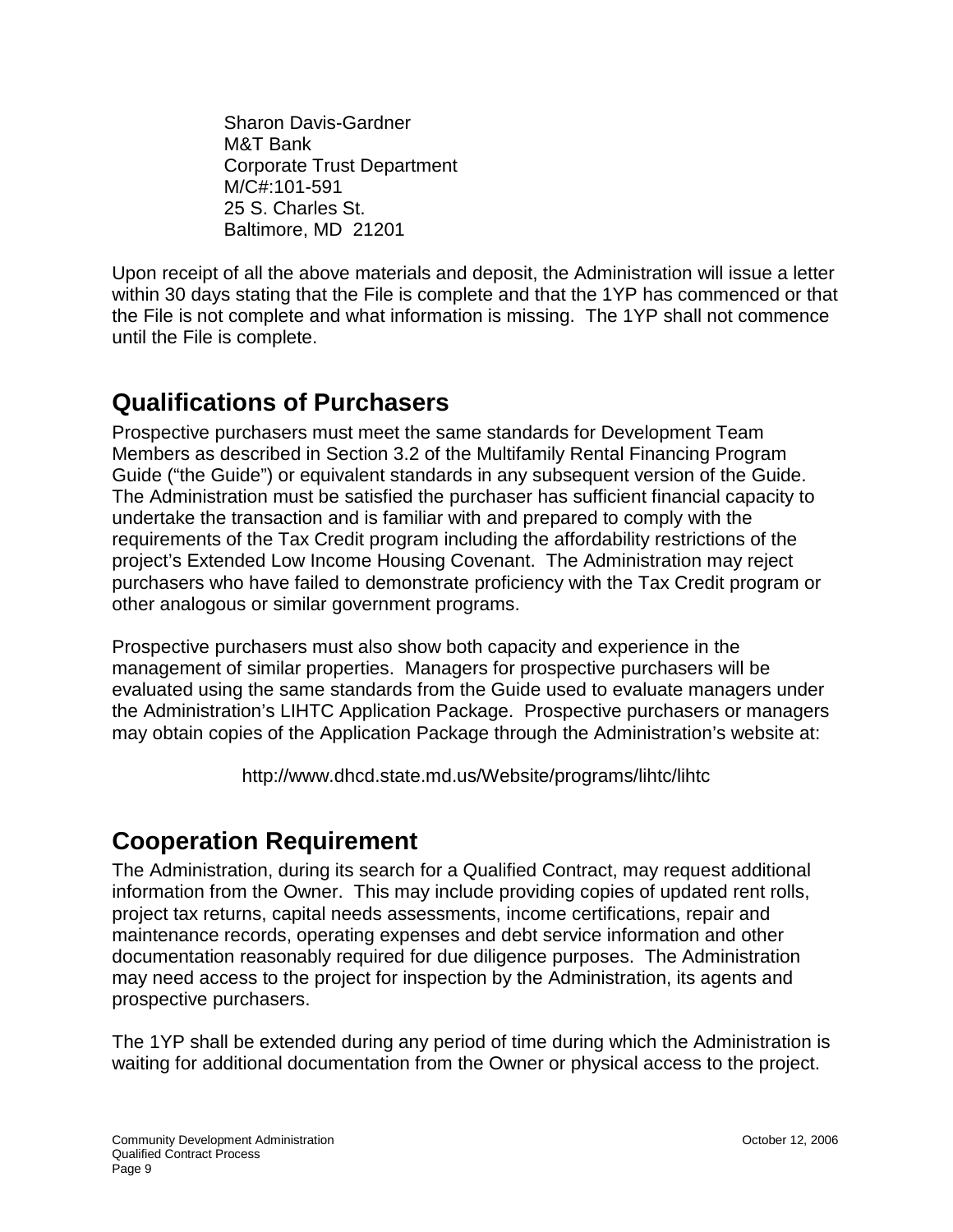Any offers or inquires made concerning the project to the Owner by prospective purchasers must be immediately forwarded to the Administration.

Lack of cooperation by the Owner will cause the Process to be terminated and the Owner will be required to comply with the low income housing requirements for the remaining term of the Extended Use Period as set forth by the Covenant. In the event of termination, all fees received and deposit funds expended will be retained by the Administration.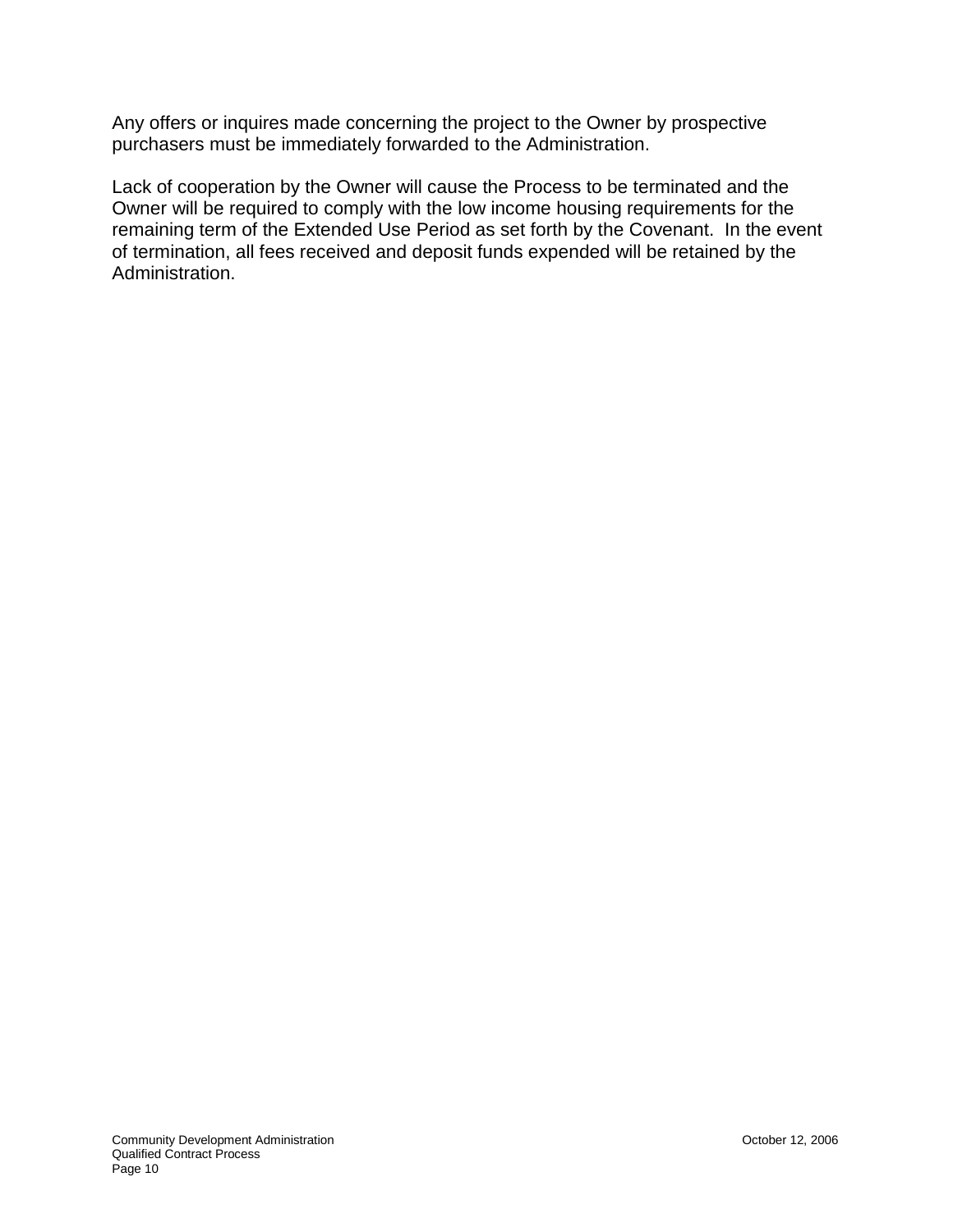# **Accepting or Rejecting an Offer**

Upon receipt of an acceptable Qualified Contract, the Administration shall contact the Owner by letter with the QC attached. The Owner is not required to accept the first or any subsequent offers presented at or above the QC Price. However, if the Owner rejects a bona fide offer at or above the QC Price from a Qualified Purchaser, the project shall remain subject to the low income housing requirements for the remaining term of the Extended Use Period and as agreed upon in the Covenant. The Owner may accept less than the QC Price but may not require a higher price than the QC Price. If the Owner has not entered into a contract for sale of the project within 60 days of receipt of the QC and letter from the Administration, the offer will be deemed rejected and the term of extended use shall continue.

Once the Administration presents the Owner with a QC, the Administration's responsibilities to secure a QC shall end.

If the Administration is unable to present the Owner a QC by the expiration of the 1YP, the project shall no longer be subject to the affordability restrictions of the Covenant. However, the project will be subject to §42(h)(6) of the Code. This section provides for a three year period beginning with the termination of the Extended Use Period, during which period, the Owner may not:

- Evict or terminate a tenancy of any existing tenant of a low-income unit, other than for good cause; or
- Increase the gross rent with respect to any low-income united except as permitted under §42 of the Code.

The Owner will be required to submit annual income certifications as required by the Maryland Low Income Housing Tax Credit Program: Qualified Allocation Plan (the "QAP") for the duration of this 3 year period.

# <span id="page-10-0"></span>**Other Rules**

The Administration will resolve every case of doubt or interpretation in determining the QC Price, both with regard to the overall process and particular properties, in favor of a lower QC Price.

While the Administration will make reasonable efforts to work with potential purchasers, the Administration makes no guarantees regarding financing. Prospective purchasers are encouraged to apply for available Department financial resources through the normal application or competitive processes. However, no special incentives for Qualified Purchasers or set asides of these funding resources are available under the QAP.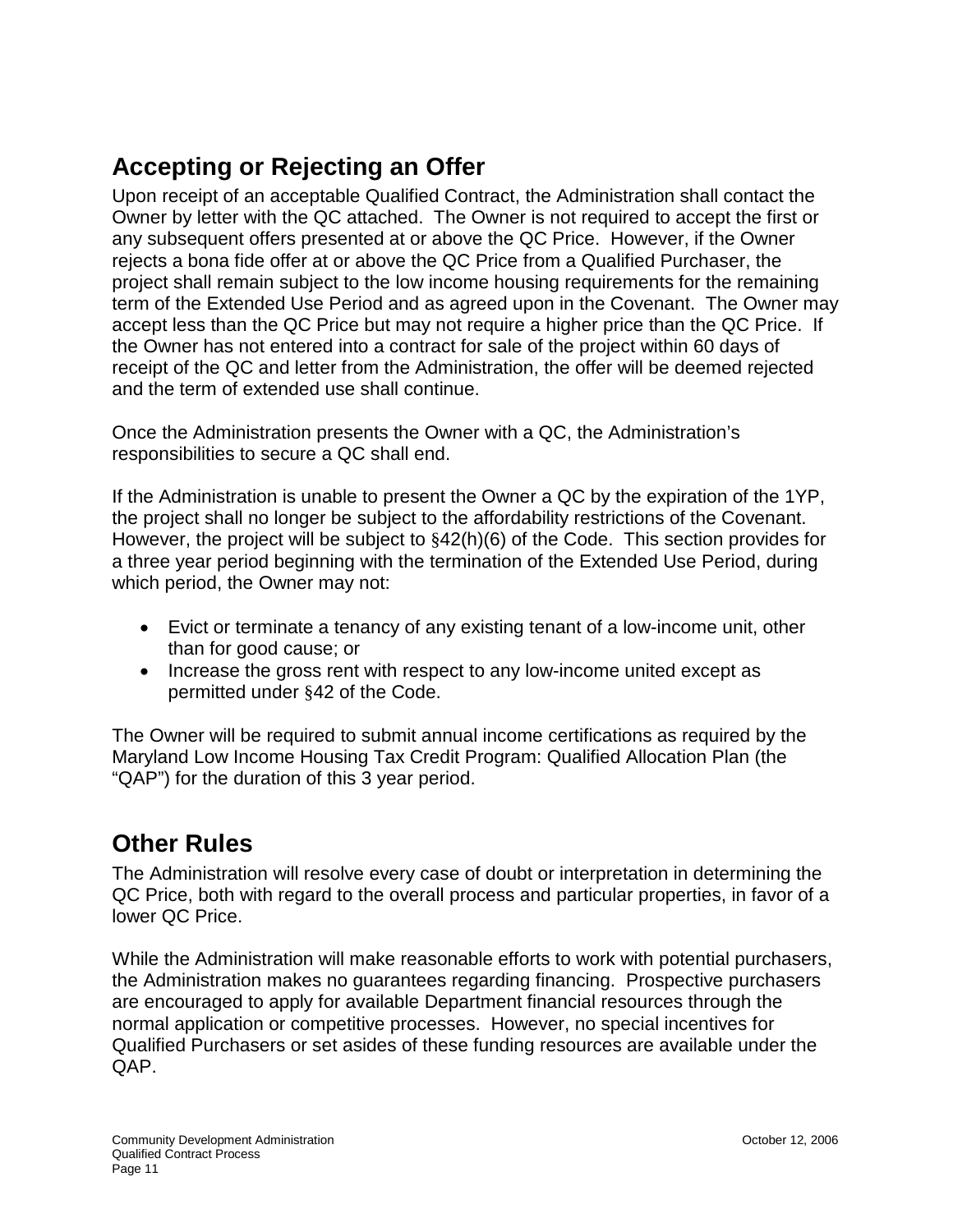CDA has the sole and complete discretion to make any decision or take any action under this Handbook. An owner may request a reconsideration of any decision of CDA under this Handbook within 15 days of receipt of the decision. The request shall be in writing and submitted to the Director of CDA. Any decision of the Director on a request for reconsideration will be final. An initial decision or reconsideration of a decision is not a contested case within the meaning of the Administrative Procedure Act or COMAR 05.01.01.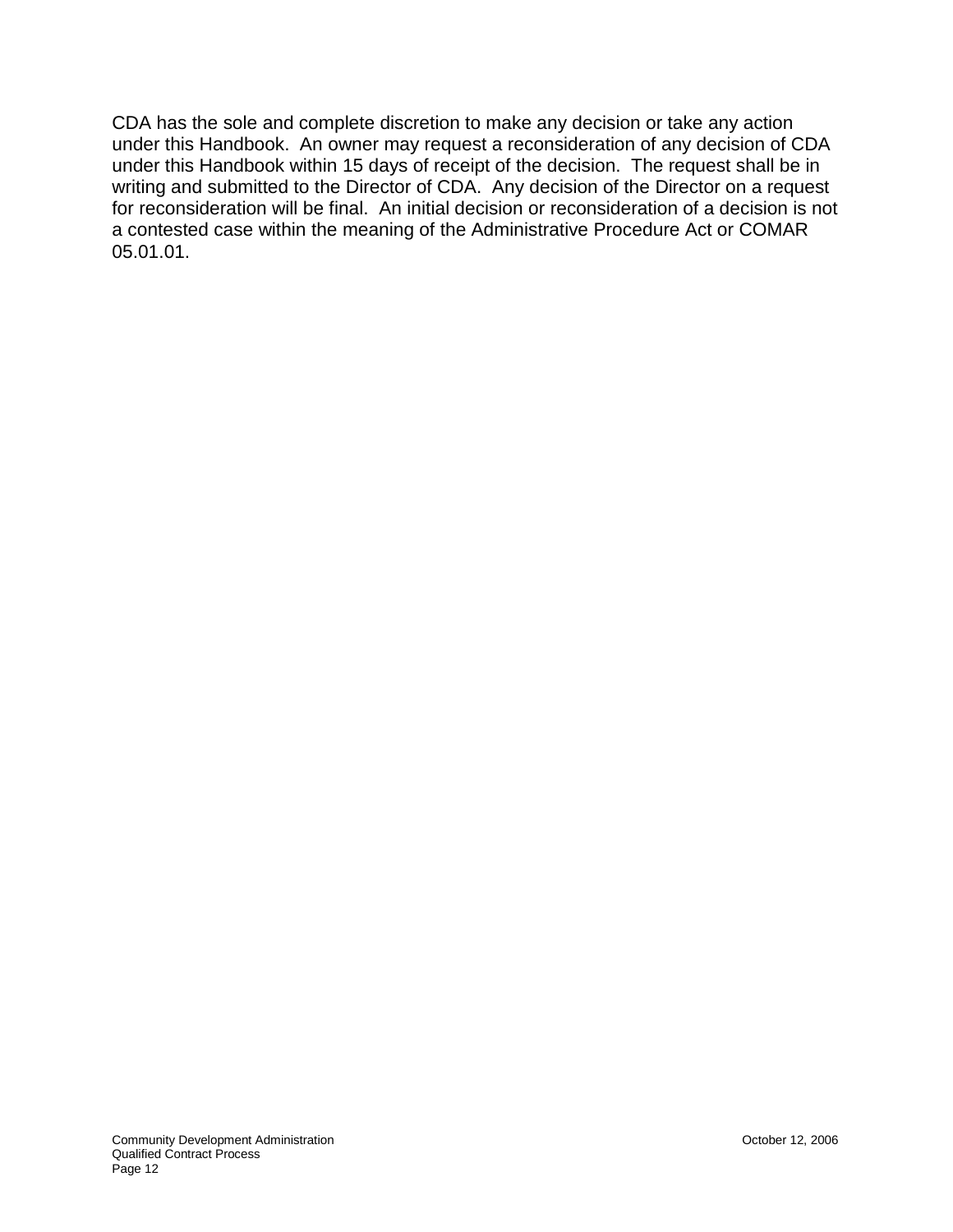## <span id="page-12-0"></span>**Attachment A**

### **Notice of Intent Form**

Please complete this form and attach the required documentation per the Maryland Department of Housing and Community Development's Qualified Contract Request Process Handbook and mail to:

Maryland Department of Housing and Community Development Community Development Administration 100 Community Place Crownsville, MD 21032-2023 Attn: Tax Credit Administrator

Re: Qualified Contract Notice of Intent [*insert Owner's name*] BIN MD-XX-XXXXX through XXXXX

1) Project Name & Address:

| Project Name     |          |  |
|------------------|----------|--|
| Street           |          |  |
| City, State, Zip | Maryland |  |

2) Name, Address & Phone Number of all partners/members in the ownership entity (attach names of additional partners on a separate sheet):

| Managing Member or General |            |                |  |
|----------------------------|------------|----------------|--|
| Partner                    |            |                |  |
| <b>Street</b>              |            |                |  |
| City, State, Zip, Phone    | , Maryland | Daytime Phone: |  |
|                            |            |                |  |
| Non-managing Member or     |            |                |  |
| <b>Limited Partner</b>     |            |                |  |
| <b>Street</b>              |            |                |  |
| City, State, Zip, Phone    | , Maryland | Daytime Phone: |  |
|                            |            |                |  |
| Non-managing Member or     |            |                |  |
| <b>Limited Partner</b>     |            |                |  |
| <b>Street</b>              |            |                |  |
| City, State, Zip, Phone    | , Maryland | Daytime Phone: |  |
|                            |            |                |  |

3) Please answer the following questions about the project:

How many buildings and units are in the project? What are the dates that each building was placed in service and the first year in which it claimed Housing Credits? (Please attach copies of original 8609s, with Part II complete, for each building.) Is the project mixed income? If yes, please attach applicable fraction information for each building. Does the partnership/operating agreement or any other documentation grant any form of preference for purchasing the project? (i.e. purchase options or rights of first refusal, even if granted to a non-profit partner?) If yes, please attach the documentation on such rights.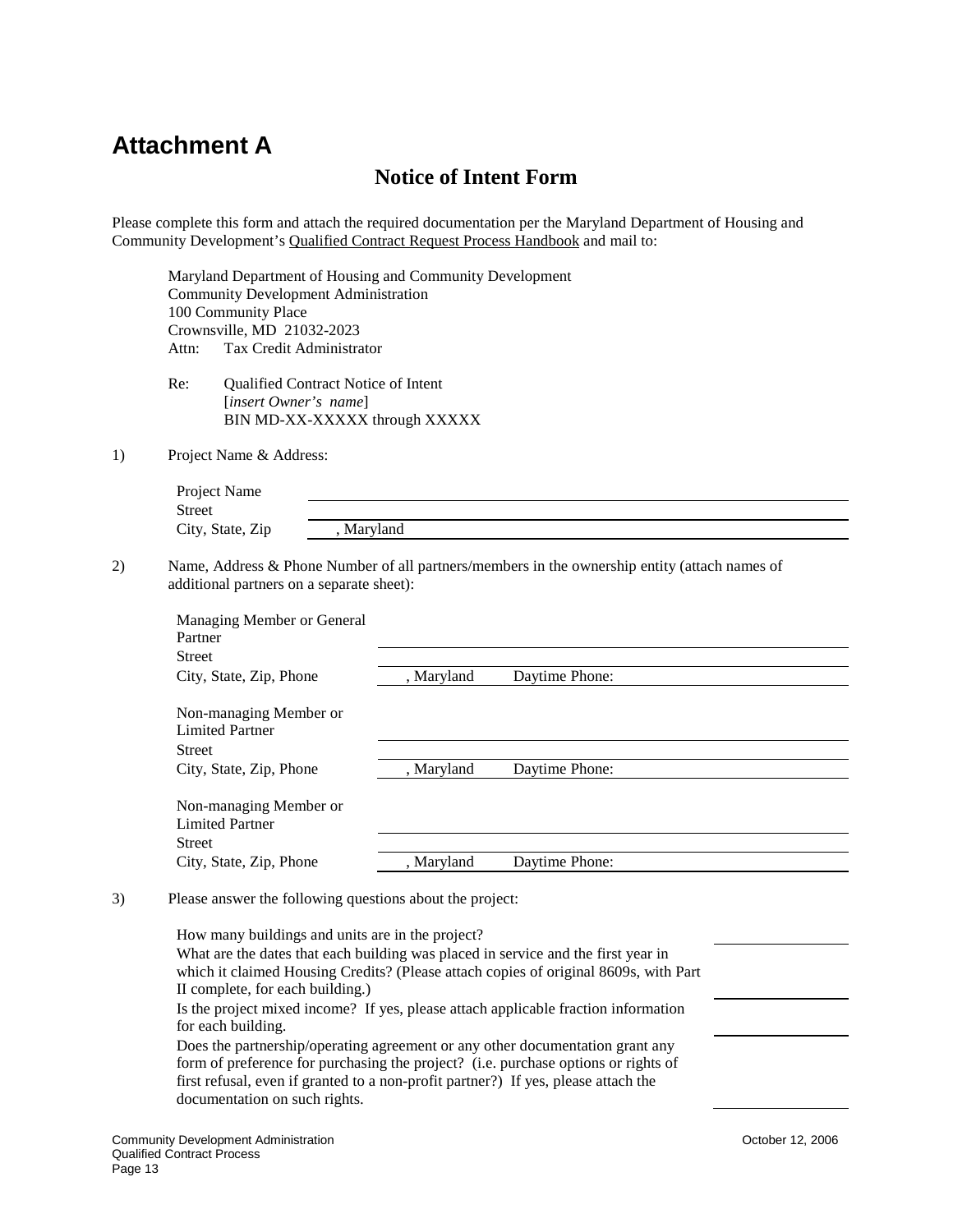#### 4) Non-compliance:

Has the project been cited for any violations that have required an 8823 to be filed with the IRS that remain uncorrected? If yes, please attach a statement explaining the nature, dates and current status of such violations.

5) Affordability Restrictions:

Is the project subject to additional affordability restrictions (i.e. USDA Rural Development, HUD, state/local funding, etc.)? If yes, please attach a statement detailing the restrictions.

Does the project have project-based rental assistance? If yes, how many years beyond the compliance period must the project maintain affordability restrictions?

Please use this document checklist to ensure all appropriate documents are included:

- a) Copies of the  $1<sup>st</sup>$  Year 8609's for each building in the project with Part II completed;
- b) Proof that any purchase options or rights of first refusal have been waived;
- c) Applicable fraction information for each building in mixed income properties;
- d) Statement explaining the nature and dates of any uncorrected 8823 violations; and
- e) Statement of additional affordability restrictions on the project.

By submitting this Notice of Intent Form and the attachments hereto, the undersigned hereby agrees that it has read, understands and is binding itself to the terms and conditions specified in the Qualified Contract Request Process Handbook (current version). The undersigned further declares that it is the duly authorized representative of the Owner, waives any right of first refusal, and is fully empowered to enter into any subsequent commitments or agreements on behalf of the Owner to affect a Qualified Contract for the subject project.

The undersigned further certifies that the information contained in this application and in any attachments in support hereof is true, correct and complete to the best of his/her knowledge and belief.

IN WITNESS WHEREOF, the applicant has caused this document to be duly executed in its name on this  $\frac{day \text{ of } \dots \text{ of } \dots \text{ of } \dots \text{ of } \dots \text{ of } \dots \text{ of } \dots \text{ of } \dots \text{ of } \dots \text{ of } \dots \text{ of } \dots \text{ of } \dots \text{ of } \dots \text{ of } \dots \text{ of } \dots \text{ of } \dots \text{ of } \dots \text{ of } \dots \text{ of } \dots \text{ of } \dots \text{ of } \dots \text{ of } \dots \text{ of } \dots \text{ of } \dots \text{ of } \dots \text{ of } \dots \text{ of } \dots \text{ of } \dots \text{ of } \dots \text{ of } \dots \text{ of } \dots \text{ of } \$ 

Owner: \_\_\_\_\_\_\_\_\_\_\_\_\_\_\_\_\_\_\_\_\_\_\_\_\_\_\_\_\_\_\_\_\_\_\_\_\_\_\_\_ , a Maryland limited (*partnership or liability company)*

By: \_\_\_\_\_\_\_\_\_\_\_\_\_\_\_\_\_\_\_\_\_\_\_\_\_\_\_\_\_\_\_\_\_\_\_\_\_\_\_\_\_ , its (*general partner or managing member)*

By: \_\_\_\_\_\_\_\_\_\_\_\_\_\_\_\_\_\_\_\_\_\_\_\_\_\_\_\_\_\_\_\_\_\_\_\_

[*print signatory's name*] [*title*]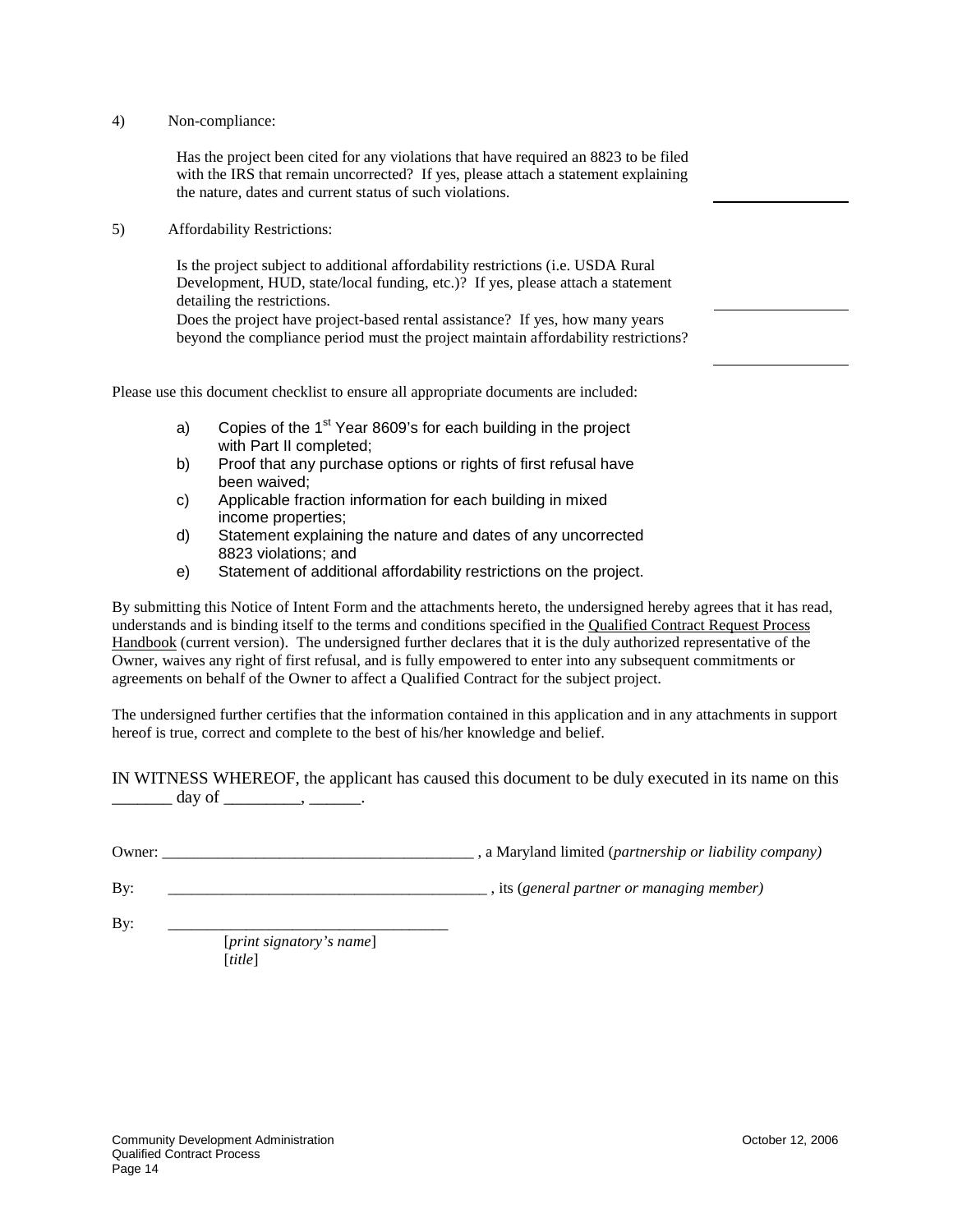## <span id="page-14-0"></span>**Attachment B**

### **Qualified Contract Request Form – Part I**

Please complete this form and attach the required documentation per the Maryland Department of Housing and Community Development's Qualified Contract Request Process Handbook:

To:

Maryland Department of Housing and Community Development Community Development Administration 100 Community Place Crownsville, MD 21032-2023 Attn: Tax Credit Administrator

- Re: Qualified Contract Request Form Part I [*insert Owner's name*] BIN MD-XX-XXXXX through XXXXX
- 1) Project Name & Address:

| Project Name     |          |  |
|------------------|----------|--|
| <b>Street</b>    |          |  |
| City, State, Zip | Maryland |  |

2) Please include all of the items below with your form:

- a) Annual federal tax returns of the Owner beginning with the first year of the Compliance Period;
- b) Annual audited financial statements for the lifetime of the Project;
- c) Rent rolls for the most recent 12 months;
- d) Loan documents for all non-Department debt<sup>[\\*](#page-14-1)</sup> secured by the project during the Compliance Period;
- e) A current (performed within 6 months of the date of the QC request) appraisal of the project performed by a licensed appraiser approved by the Administration;
- f) A copy of the transmittal and the check for the \$3,000 Administrative Fee (the fee itself must be submitted separately see page 7 of the Handbook);
- g) Worksheet D, the Proposed Qualified Contract Price, *prepared by a certified public accountant.*

<span id="page-14-1"></span>Department debt will be considered in this Process, but documentation does not have to be included unless not on file with the Department.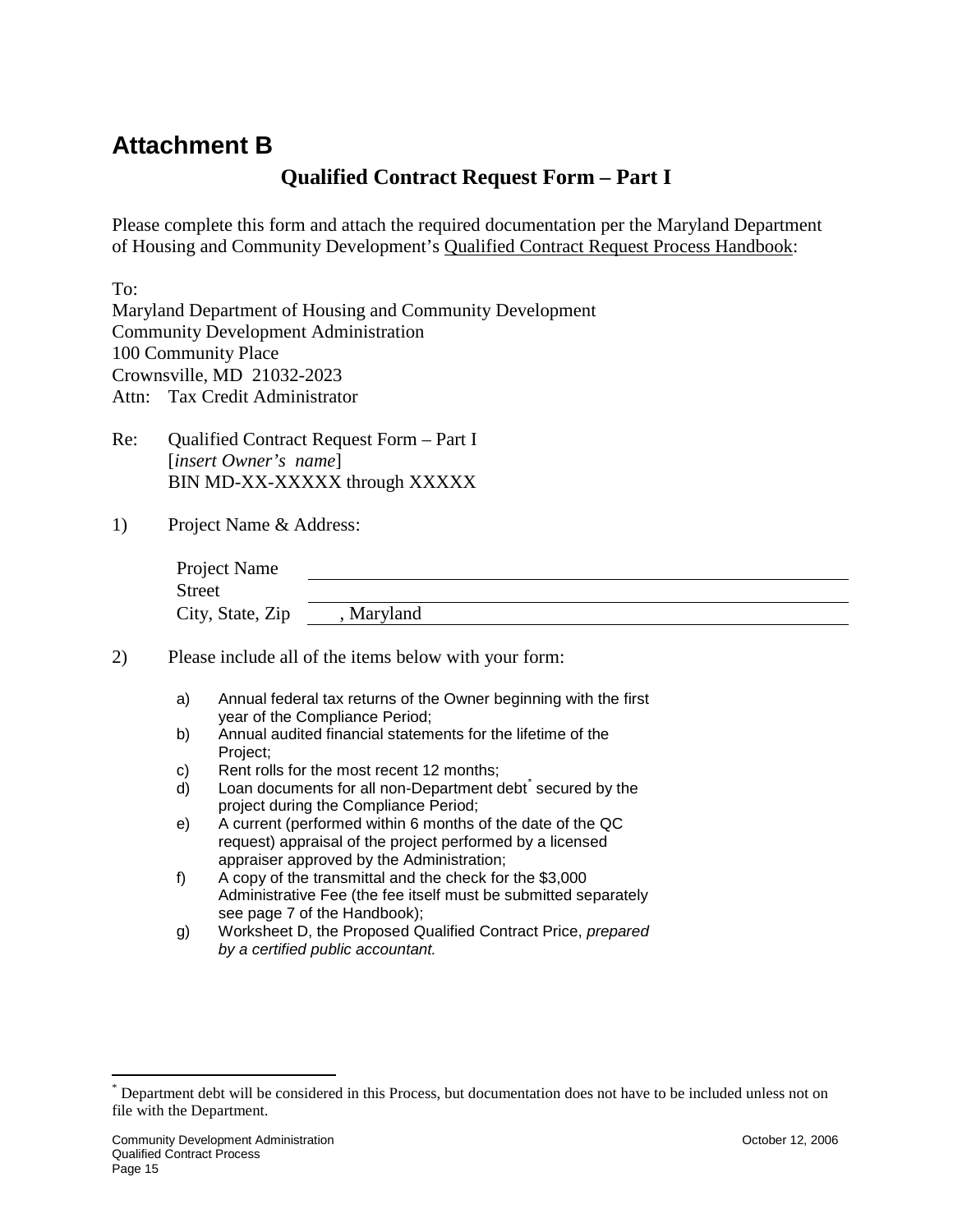By submitting this Qualified Contract Request Form, Part I, and the attachments hereto, the undersigned hereby agrees that it has read, understands and is binding itself to the terms and conditions specified in the Qualified Contract Request Process Handbook (current version). The undersigned further declares that it is the duly authorized representative of the Owner, waives any right of first refusal, and is fully empowered to enter into any subsequent commitments or agreements on behalf of the Owner to affect a Qualified Contract for the subject project.

The undersigned further certifies that the information contained in this application and in any attachments in support hereof is true, correct and complete to the best of his/her knowledge and belief.

IN WITNESS WHEREOF, the applicant has caused this document to be duly executed in its name on this  $\_\_\_\_$  day of  $\_\_\_\_\_\_\_\_\_\_\_\_\_\_\_\_\_\_$ .

| Owner:                     | a Maryland limited ( <i>partnership or</i> |
|----------------------------|--------------------------------------------|
| <i>liability company</i> ) |                                            |
| $\rm\,By:$                 | , its (general partner or managing)        |
| <i>member</i> )            |                                            |

By: \_\_\_\_\_\_\_\_\_\_\_\_\_\_\_\_\_\_\_\_\_\_\_\_\_\_\_\_\_\_\_\_\_\_\_\_ [*print signatory's name*] [*title*]

The undersigned certifies it is a certified public accountant and that it has prepared the Qualified Contract Price worksheets and they present fairly, in all material respects[what does "fairly in all material respects" mean or add to this statement?] the project's Qualified Contract Price as of  $\frac{1}{2}$  (insert date).

By: \_\_\_\_\_\_\_\_\_\_\_\_\_\_\_\_\_\_\_\_\_\_\_\_\_\_\_\_\_\_\_\_\_\_\_\_\_\_\_\_ ,.

[*print signatory's name*] [*title*]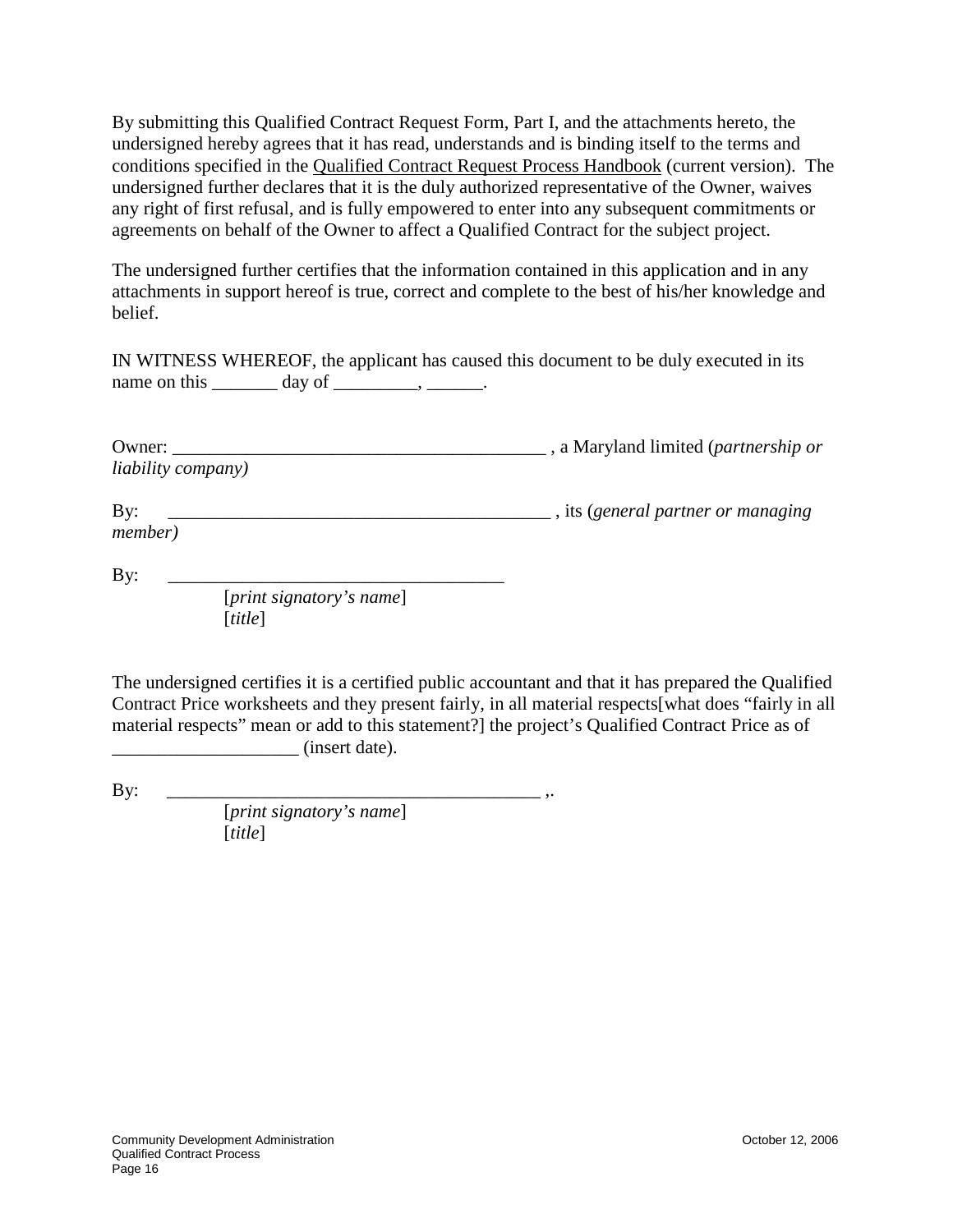## <span id="page-16-0"></span>**Attachment C**

### **Qualified Contract Request Form – Part II**

Part II of the Qualified Contract Request Form may only be filed once the Owner has received the Qualified Contract Price from the Administration.

Please complete this form and attach the required documentation per the Maryland Department of Housing and Community Development's Qualified Contract Request Process:

TO: Maryland Department of Housing and Community Development Community Development Administration 100 Community Place Crownsville, MD 21032-2023 Attn: Tax Credit Administrator

- Re: Qualified Contract Request Form Part II [*insert Owner's name*] BIN MD-XX-XXXXX through XXXXX
- 2) Project Name & Address:

| Project Name     |          |  |
|------------------|----------|--|
| <b>Street</b>    |          |  |
| City, State, Zip | Maryland |  |

- 2) Please use this document checklist to ensure all appropriate documents are included:
	- a) A current (performed within 6 months of the date of the QC Request) market study by an analyst approved by the Administration;
	- b) A current (performed within 6 months of the date of the QC Request) title report;
	- c) A copy of the transmittal and the check for the \$30,000 deposit payable to the "Community Development Administration" to cover possible 3<sup>rd</sup> party expenses incurred by the Administration (the fee itself must be submitted separately see page 7 of the Handbook);
	- d) Written authorization for the Administration to list the project for sale with a broker;
	- e) A narrative description of the project identifying its location, number of units and amenities;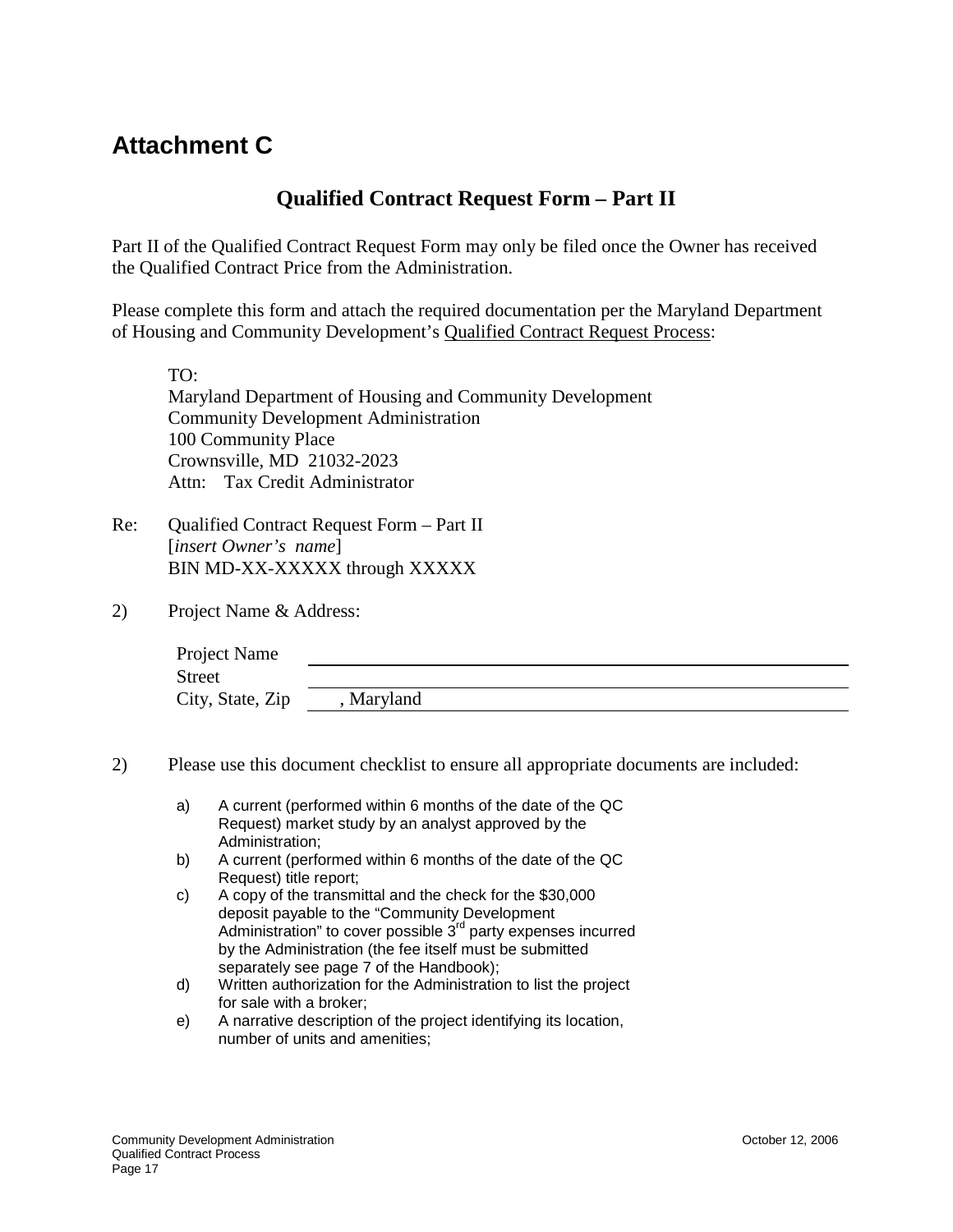- f) Color photographs of the exterior and interior of the project, including photos of common areas. Photographs must have been taken within the six calendar months prior to submission. Please include digital copies of all photos for use with website marketing; and
- g) The names and contact information for any prospective purchasers who have made offers for the project within the last 5 years and any documents related to such offers;

By submitting this Qualified Contract Request Form, Part II, and the attachments hereto, the undersigned hereby agrees that it has read, understands and is binding itself to the terms and conditions specified in the Qualified Contract Request Process Handbook (current version). The undersigned further declares that it is the duly authorized representative of the Owner, waives any right of first refusal, and is fully empowered to enter into any subsequent commitments or agreements on behalf of the Owner to affect a Qualified Contract for the subject project.

The undersigned further certifies that the information contained in this application and in any attachments in support hereof is true, correct and complete to the best of his/her knowledge and belief.

IN WITNESS WHEREOF, the applicant has caused this document to be duly executed in its name on this  $\_\_\_\_\_\_\$  day of  $\_\_\_\_\_\_\_\_\_\_\_\_\_\.\_\_\_\_\_\_$ .

| Owner:                     | , a Maryland limited (partnership or |
|----------------------------|--------------------------------------|
| <i>liability company</i> ) |                                      |

| By      | , its (general partner or managing |
|---------|------------------------------------|
| member) |                                    |

By: \_\_\_\_\_\_\_\_\_\_\_\_\_\_\_\_\_\_\_\_\_\_\_\_\_\_\_\_\_\_\_\_\_\_\_\_ [*print signatory's name*] [*title*]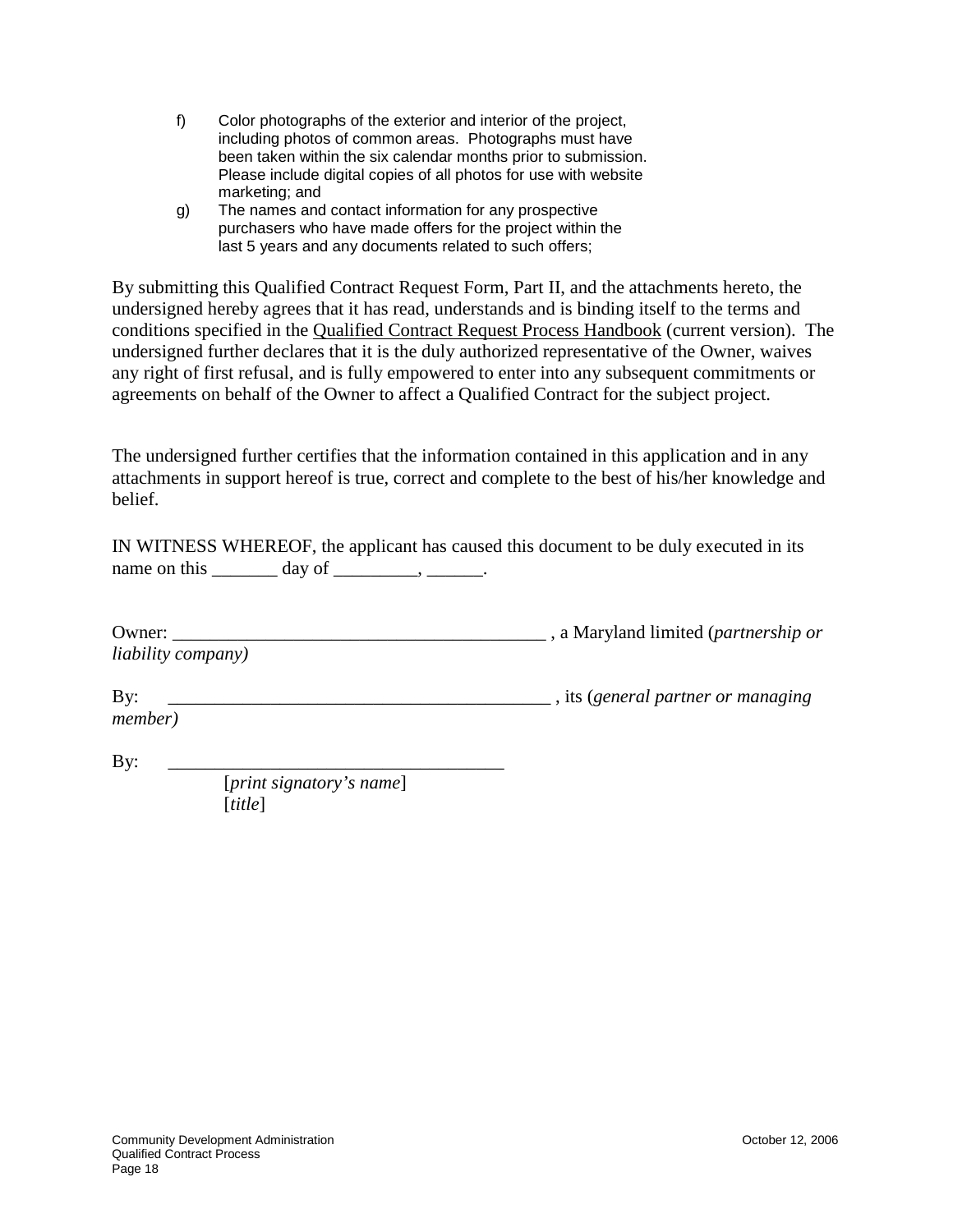## <span id="page-18-0"></span>**Attachment D**

### **Instructions for Calculation of Qualified Contract Price**

Before the Administration will approve a QC Request for your project, you must complete the Calculation of Qualified Contract Price form attached to these instructions (the "Calculation Form"). This calculation must be completed by an independent certified public accountant ("CPA") and, if approved by the Administration, will assist in establishing the minimum price at which the Administration will market your project and present an offer for its purchase.

To complete the Calculation Form, your CPA must complete Exhibits A through D and, if the project has market rate units, Exhibit E. The results of Exhibits A through E are transferred to the Calculation Form to determine the Qualified Contract Price for the project.

The Calculation Form is derived from a statutory formula set forth in  $\S42(h)(6)(F)$  of the Internal Revenue Code. The statutory formula divides the purchase price between the lowincome portion of the project and the market rate portion of the project, if any. The Qualified Contract Price for the low-income portion of the project is equal to the sum of project indebtedness (Worksheet A), adjusted investor equity (Worksheet B), and other capital contributions (Worksheet C) **reduced** by the total cash that has been distributed, or is available for distribution, from the project (Worksheet D). If the project has any non-low income units, the Qualified Contract Price is increased by the fair market value of those units (Worksheet E).

Please remember that the 1YP for finding a Qualified Purchaser will not commence until the Calculation, and Exhibits A through E, are completed and returned to the Administration with other required materials, and are approved by the Administration. The Calculation must be prepared, approved or reviewed by an independent certified public accountant.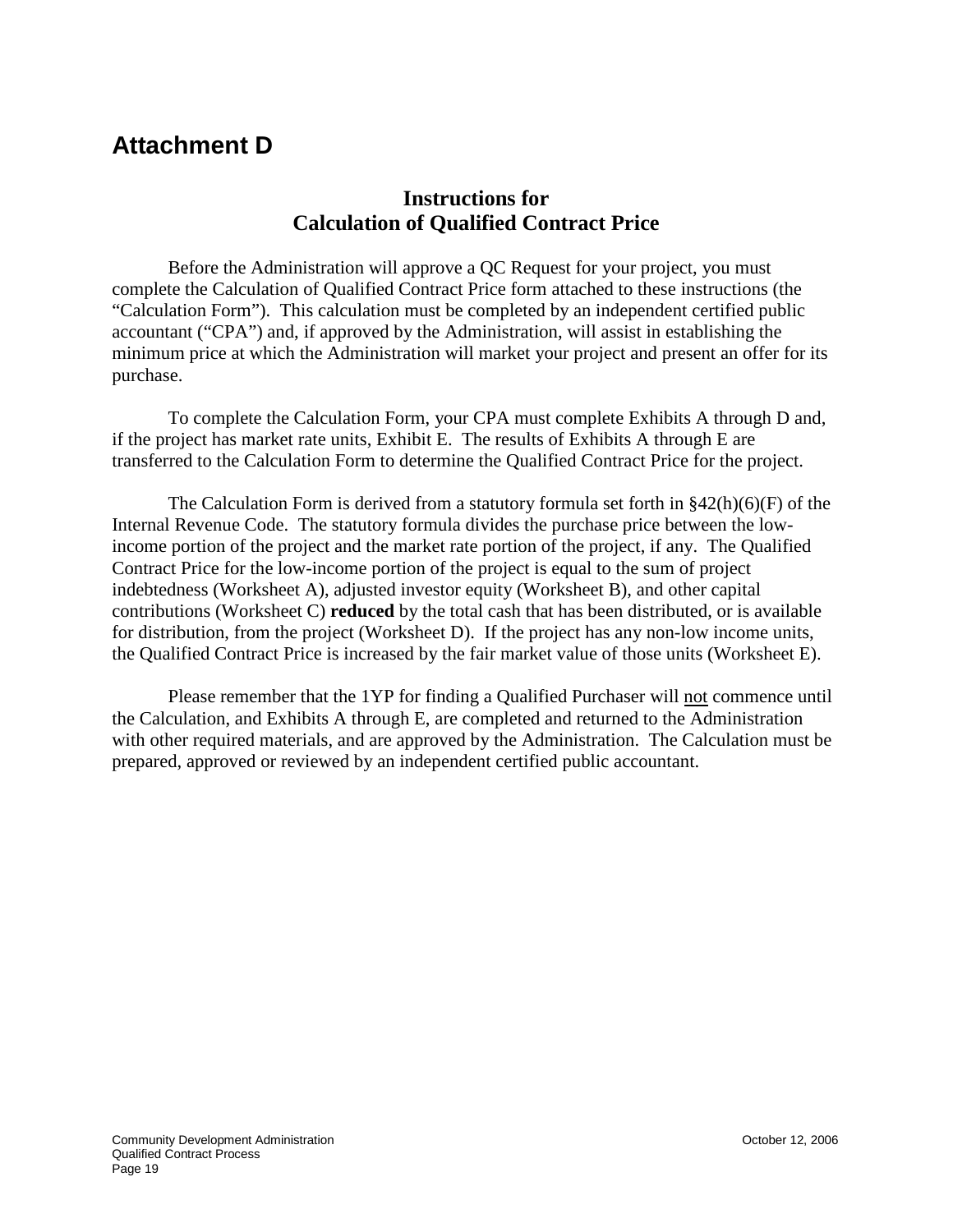#### **Calculation of Qualified Contract Price Pursuant to Section 42(h)(6)(F) of the Internal Code** As of  $\,$ , 200

# **A. Calculation of Low-Income Portion of Payment**: (i) Outstanding Indebtedness secured by, or with respect to the Buildings (from *Worksheet A*) \$ (ii) Adjusted Investor Equity (from *Worksheet B)* \$ (iii) Other Capital Contributions not reflected in (i) or (ii) (from *Worksheet C*) \$  $(iv)$  Total of  $(i)$ ,  $(ii)$  and  $(iii)$ \$ (v) Cash Distributions from or available from, the Project (from *Worksheet D*)  $\$ (vi) Line (iv) reduced by Line (v) \$ (vii) Applicable fraction (as set forth in the Tax Credit Regulatory Agreement) % (viii) Low-Income Portion of Qualified Contract Price (Line (vi) multiplied by Line (vii)  $\$ **B. Fair Market Value of Non Low-Income Portion of Building(s)** (from *Worksheet E*) \$ **Qualified Contract Price** (Sum of Line A(viii) and Line B)  $\$\$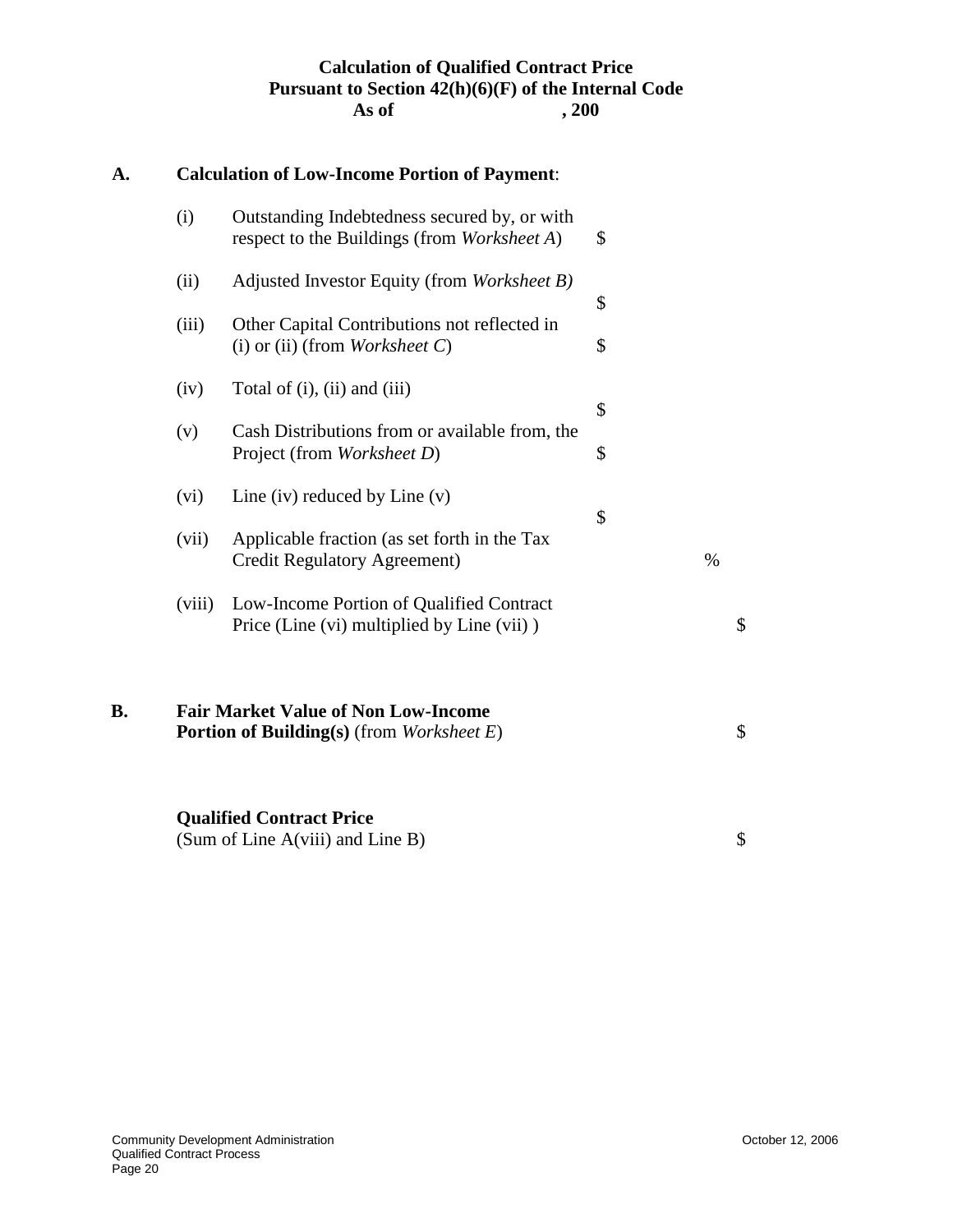#### **WORKSHEET A Outstanding Indebtedness With Respect to Low-Income Building(s)**

#### **Instructions**

The Qualified Contract Price includes the unpaid balance of all secured and unsecured indebtedness with respect to the low-income buildings. Worksheet A requires you to set forth certain information with respect to each mortgage loan and other project indebtedness.

In the section marked "Other Information" (subsection (v) with respect to each loan), please set forth any information with respect to the loan that may be relevant to the Administration's efforts to market the project. Examples of relevant information include whether the loan has a "due-on-sale" clause or if any portion of the loan is payable from net cash flow (i.e., is "soft" debt). Please also attach to the worksheet an amortization schedule for each loan, if available.

In addition to mortgage indebtedness, you should also list any unsecured, long-term debt the proceeds of which were used directly in the construction, rehabilitation, or operations of the project.

The unpaid principal balance and accrued interest for each loan set forth on this worksheet should be totaled and that total should be transferred to Section A(i) of the Calculation Form.

#### **Worksheet**

| <b>First Mortgage Loan:</b>                  |                                                                            |
|----------------------------------------------|----------------------------------------------------------------------------|
| Lender:<br>(i)                               |                                                                            |
| <b>Outstanding Principal Balance as of</b>   | \$                                                                         |
| <b>Accrued Interest</b>                      | \$                                                                         |
| (iv) Maturity Date                           |                                                                            |
| (v) Other Information                        |                                                                            |
| [attach amortization schedule, if available] |                                                                            |
| Subtotal                                     | - \$                                                                       |
|                                              |                                                                            |
| Lender:                                      |                                                                            |
|                                              | \$                                                                         |
| <b>Accrued Interest</b>                      | \$                                                                         |
| (iv) Maturity Date                           |                                                                            |
| (v) Other Information                        |                                                                            |
| [attach amortization schedule, if available] |                                                                            |
|                                              | <b>Second Mortgage Loan:</b><br><b>Outstanding Principal Balance as of</b> |

Subtotal \$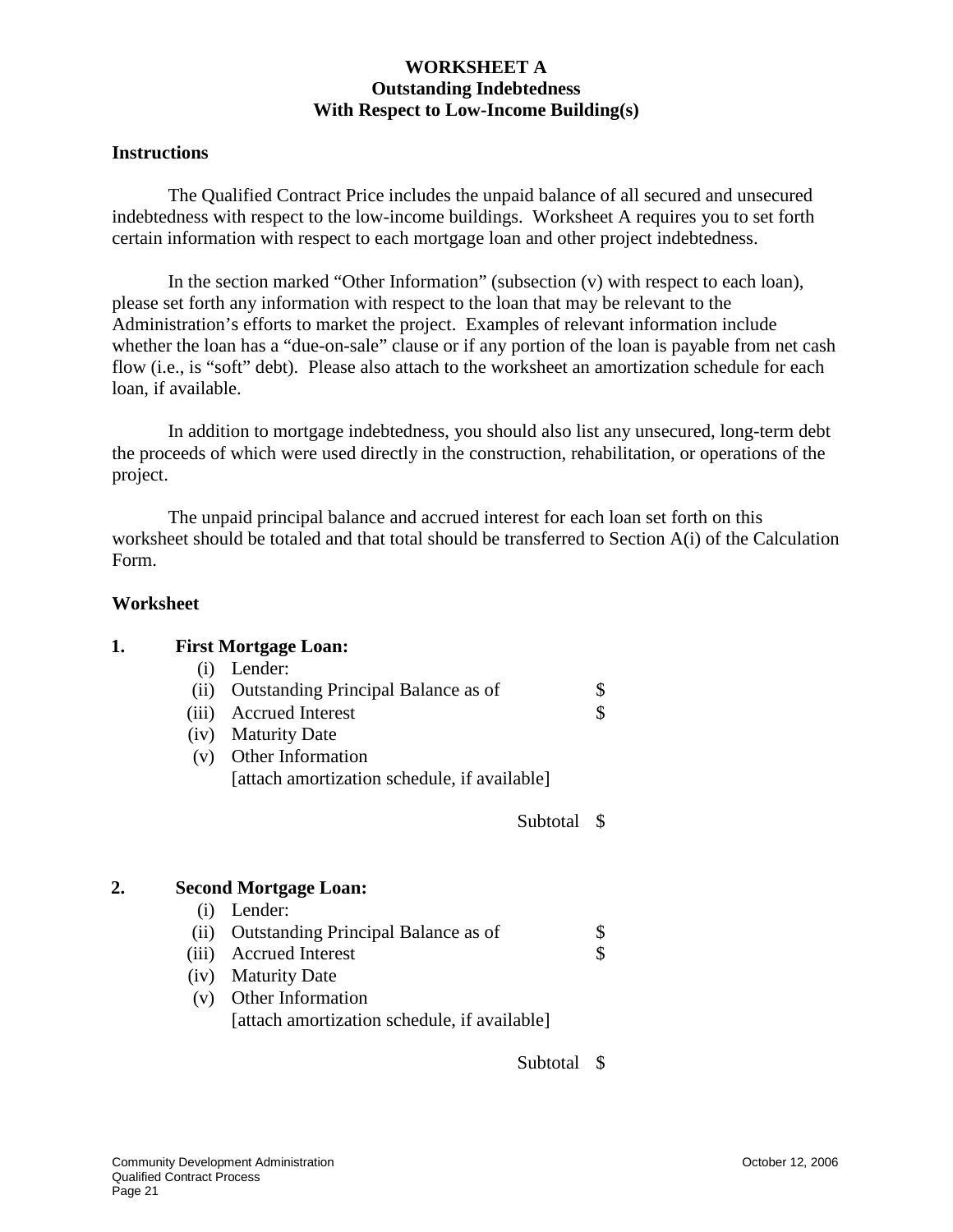| 3. |       | <b>Third Mortgage Loan:</b>                                           |          |                         |
|----|-------|-----------------------------------------------------------------------|----------|-------------------------|
|    | (i)   | Lender:                                                               |          |                         |
|    | (ii)  | Outstanding Principal Balance as of                                   |          | \$                      |
|    | (iii) | <b>Accrued Interest</b>                                               |          | \$                      |
|    |       | (iv) Maturity Date                                                    |          |                         |
|    |       | (v) Other Information                                                 |          |                         |
|    |       | [attach amortization schedule, if available]                          |          |                         |
|    |       |                                                                       | Subtotal | S                       |
| 4. |       | <b>Fourth Mortgage Loan:</b>                                          |          |                         |
|    | (i)   | Lender:                                                               |          |                         |
|    | (ii)  | <b>Outstanding Principal Balance as of</b>                            |          | \$                      |
|    |       | (iii) Accrued Interest                                                |          | $\overline{\mathbb{S}}$ |
|    |       | (iv) Maturity Date                                                    |          |                         |
|    | (v)   | Other Information                                                     |          |                         |
|    |       | [attach amortization schedule, if available]                          |          |                         |
|    |       |                                                                       | Subtotal | - \$                    |
| 5. |       | <b>Unsecured Indebtedness with Respect to Low-Income Building(s):</b> |          |                         |
|    | (i)   | Lender:                                                               |          |                         |
|    | (ii)  | Outstanding Principal Balance as of                                   |          | \$                      |
|    | (iii) | <b>Accrued Interest</b>                                               |          | \$                      |
|    | (iv)  | <b>Maturity Date</b>                                                  |          |                         |
|    | (v)   | Other Information                                                     |          |                         |

[attach amortization schedule, if available]

Subtotal \$

#### **Total Indebtedness with respect to Low-Income Portion of the**

**Building(s)** (Sum of 1-5 subtotals above) \$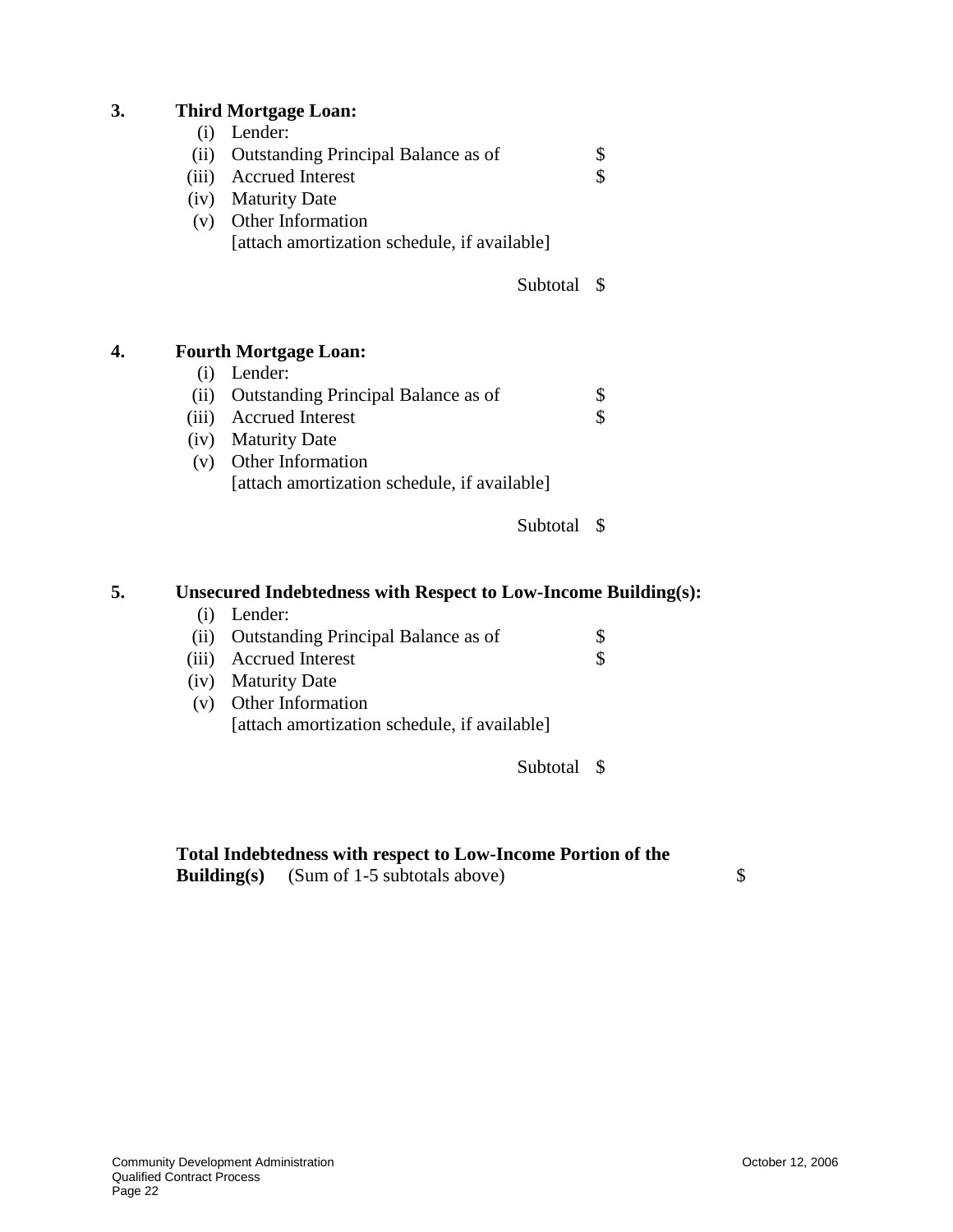#### **WORKSHEET B Calculation of Adjusted Investor Equity In the Low-Income Building(s)**

#### **Instructions**

The Qualified Contract Price includes the sum of the "Adjusted Investor Equity" with respect to the project. "Adjusted Investor Equity" is defined in Section 42(h)(6)(G) of the Code as "with respect to any calendar year, the aggregate amount of cash that taxpayers invested with respect to the project, increased by the amount equal to  $- (I)$  such amount, multiplied by  $(II)$  the cost-of-living adjustment for such calendar year, determined under  $\S1(f)(3)$  by substituting the base calendar year for 'calendar year 1987'. An amount shall be taken into account as an investment in the project only to the extent there was an obligation to invest such amount as of the beginning of the credit period and to the extent such amount is reflected in the adjusted basis of the project".

Not all capital contributions with respect to the project qualify as "Adjusted Investor Equity." Specifically, cash invested in the project should be included in this Worksheet B only if **each of the following is true**:

- (i) The cash is contributed as a capital contribution and not as a loan or advance;
- (ii) the amount is reflected in the adjusted basis of the project (until there is further guidance from the Internal Revenue Service, the Administration will interpret this to mean cash contributions used to directly fund adjusted basis and cash contributions used to pay off a construction or bridge loan, the proceeds of which directly funded adjusted basis); and
- (iii) there was an obligation to invest the amount as of the beginning of the credit period (until there is further guidance from the Internal Revenue Service, the Administration will interpret this to include cash actually invested before the beginning of the credit period and cash invested after the beginning of the credit period for which there was an obligation to invest at the beginning of the credit period).

With respect to Worksheet B, subsection (i) for each calendar year requires you to set forth the identity of the investor. Typically, this will be the tax credit investor (i.e., the investor limited partner); however, it may include a general partner if the cash investment by a general partner otherwise satisfies the requirements set forth above.

Subsection (ii) requires you to set forth the amount of qualifying cash equity that was invested in the project for that calendar year. This amount should include only cash that was actually contributed to the project that year; it should not include amounts for which there was a mere obligation to invest.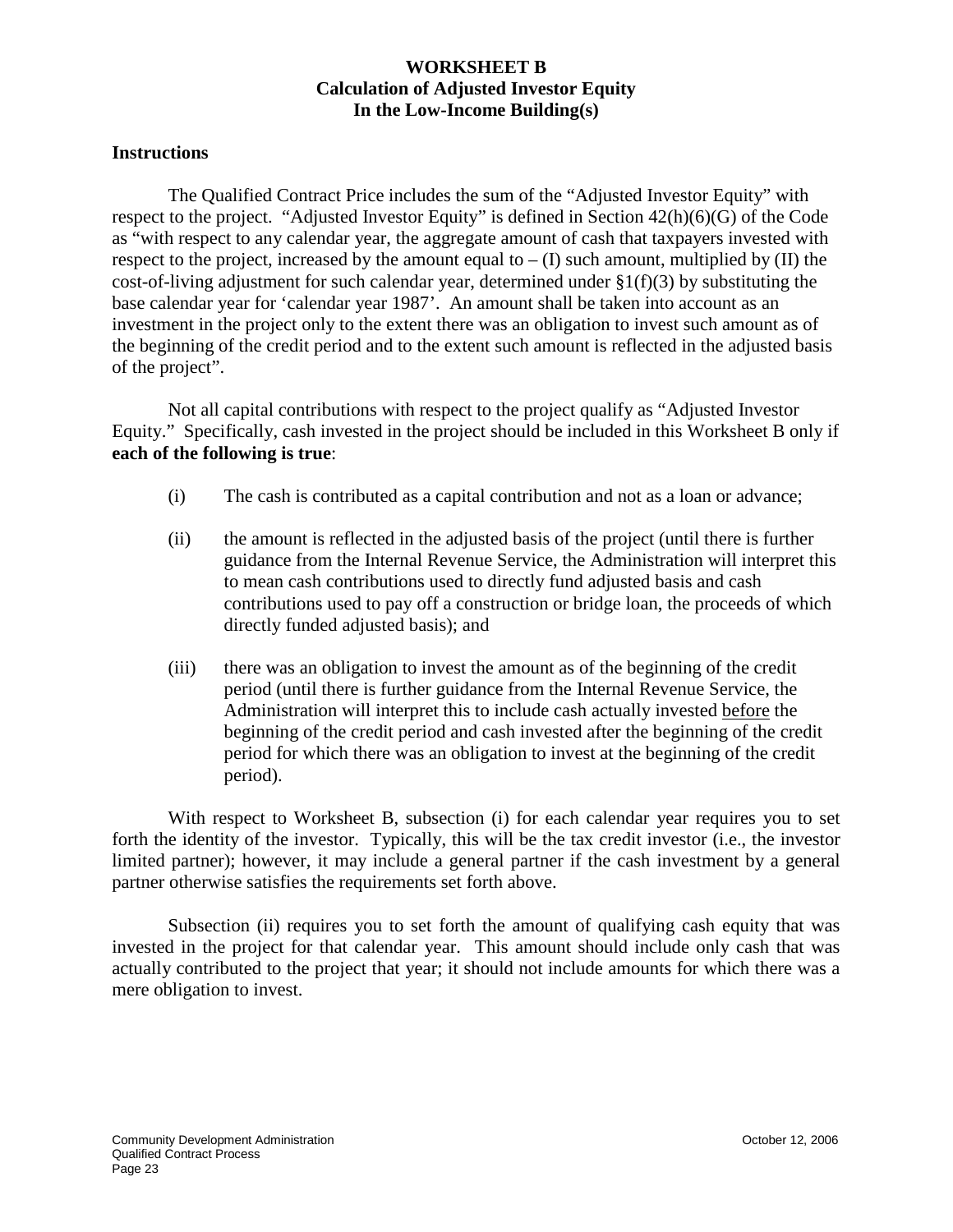Subsection (iii) sets forth the cost-of-living adjustment for each calendar year. Investment amounts qualifying as investor equity are entitled to a cost-of-living adjustment. The Administration has calculated the applicable cost-of-living adjustment for each year based on the Consumer Price Index – All Urban Consumers ("CPI") available through the U.S. Department of Labor, Bureau of Labor Statistics. Pursuant to  $\S1(f)(4)$  and  $\S42(h)(6)(G)(ii)$  of the Internal Revenue Code, the CPI adjustment is calculated for each twelve-month period ending August 31<sup>st</sup>. Accordingly, in September of each year the Administration will recalculate and revise the "Cost of Living Adjustments" set forth in this worksheet. If you have questions with respect to the Administration's calculations of the cost-of-living adjustments, you may request an explanation from the Administration.

After calculating the investment amount and cost-of-living adjustment, if any, for each year, these amounts must be totaled and set forth in column 15 of the worksheet. This total is then transferred to Section A(ii) of the Calculation Form.

#### **Worksheet**

| 1. |       | 1990 Adjusted Investor Equity        |    |
|----|-------|--------------------------------------|----|
|    | (i)   | Investor:                            |    |
|    | (ii)  | <b>Investment Amount</b>             | \$ |
|    | (iii) | Cost-of-living Adjustment (48.7%)    | \$ |
|    |       | Subtotal (ii) plus (iii)             | \$ |
| 2. |       | <b>1991 Adjusted Investor Equity</b> |    |
|    | (i)   | Investor:                            |    |
|    | (ii)  | <b>Investment Amount</b>             | \$ |
|    | (iii) | Cost-of-living Adjustment (43.7%)    | \$ |
|    |       | Subtotal (ii) plus (iii)             | \$ |
| 3. |       | 1992 Adjusted Investor Equity        |    |
|    | (i)   | Investor:                            |    |
|    | (ii)  | <b>Investment Amount</b>             | \$ |
|    | (iii) | Cost-of-living Adjustment (39.3%)    | \$ |
|    |       | Subtotal (ii) plus (iii)             | \$ |
| 4. |       | 1993 Adjusted Investor Equity        |    |
|    | (i)   | Investor:                            |    |
|    | (ii)  | <b>Investment Amount</b>             | \$ |
|    | (iii) | Cost-of-living Adjustment (35.6%)    | \$ |
|    |       | Subtotal (ii) plus (iii)             | \$ |
| 5. |       | <b>1994 Adjusted Investor Equity</b> |    |
|    | (i)   | Investor:                            |    |
|    | (ii)  | <b>Investment Amount</b>             | \$ |
|    | (iii) | Cost-of-living Adjustment (31.8%)    | \$ |
|    |       | Subtotal (ii) plus (iii)             | \$ |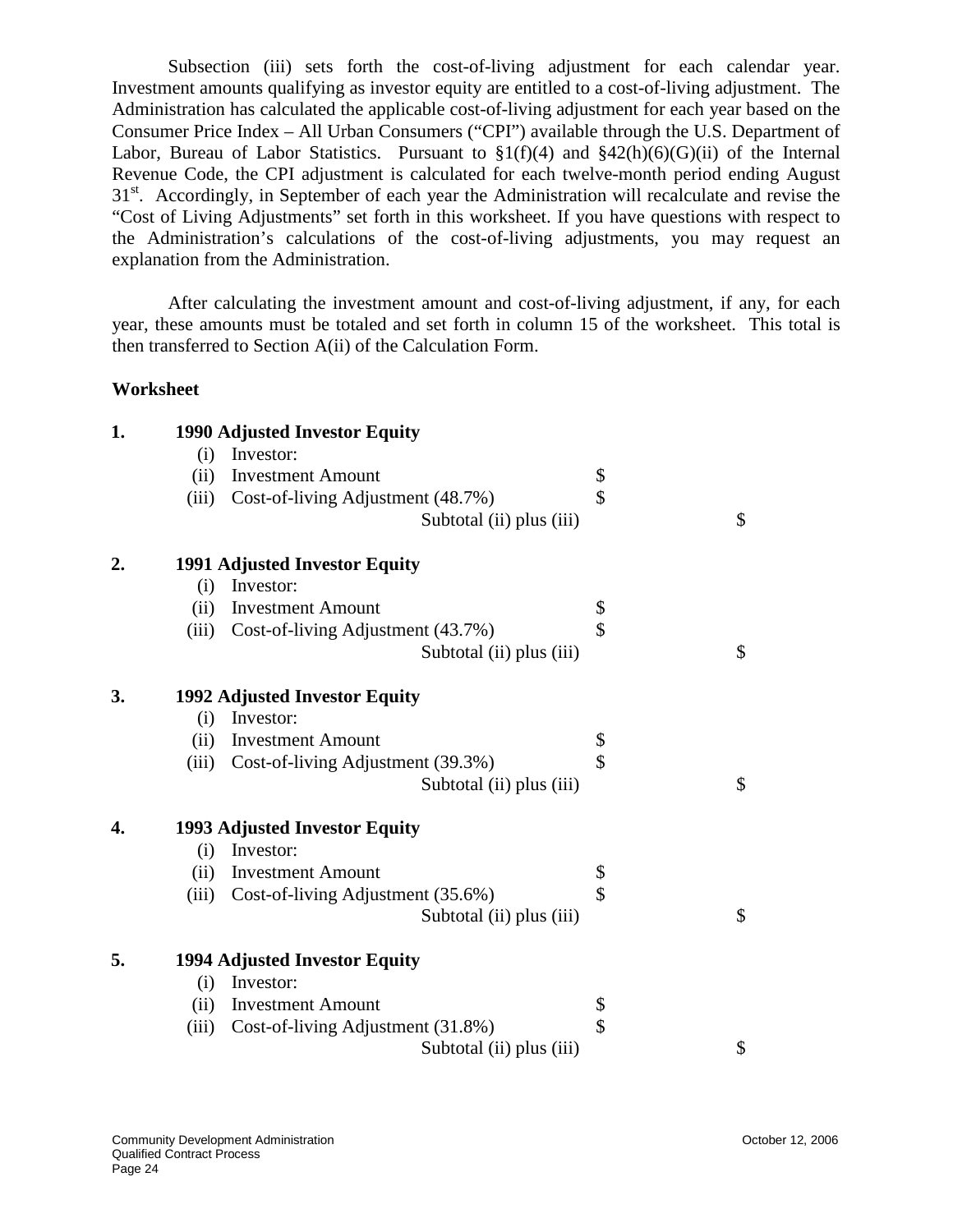| 6.  |       | <b>1995 Adjusted Investor Equity</b>                          |    |    |  |  |
|-----|-------|---------------------------------------------------------------|----|----|--|--|
|     | (i)   | Investor:                                                     |    |    |  |  |
|     | (ii)  | <b>Investment Amount</b>                                      | \$ |    |  |  |
|     | (iii) | Cost-of-living Adjustment (28.4%)                             | \$ |    |  |  |
|     |       | Subtotal (ii) plus (iii)                                      |    | \$ |  |  |
| 7.  |       | 1996 Adjusted Investor Equity                                 |    |    |  |  |
|     | (i)   | Investor:                                                     |    |    |  |  |
|     | (ii)  | <b>Investment Amount</b>                                      | \$ |    |  |  |
|     | (iii) | Cost-of-living Adjustment (24.8%)                             | \$ |    |  |  |
|     |       | Subtotal (ii) plus (iii)                                      |    | \$ |  |  |
| 8.  |       | 1997 Adjusted Investor Equity                                 |    |    |  |  |
|     | (i)   | Investor:                                                     |    |    |  |  |
|     | (ii)  | <b>Investment Amount</b>                                      | \$ |    |  |  |
|     | (iii) | Cost-of-living Adjustment (22.1%)                             | \$ |    |  |  |
|     |       | Subtotal (ii) plus (iii)                                      |    | \$ |  |  |
| 9.  |       | <b>1998 Adjusted Investor Equity</b>                          |    |    |  |  |
|     | (i)   | Investor:                                                     |    |    |  |  |
|     | (ii)  | <b>Investment Amount</b>                                      | \$ |    |  |  |
|     | (iii) | Cost-of-living Adjustment (20.1%)                             | \$ |    |  |  |
|     |       | Subtotal (ii) plus (iii)                                      |    | \$ |  |  |
| 10. |       | 1999 Adjusted Investor Equity                                 |    |    |  |  |
|     |       | (i) Investor:                                                 |    |    |  |  |
|     | (ii)  | <b>Investment Amount</b>                                      | \$ |    |  |  |
|     | (iii) | Cost-of-living Adjustment (17.5%)                             | \$ |    |  |  |
|     |       | Subtotal (ii) plus (iii)                                      |    | \$ |  |  |
| 11. |       | <b>2000 Adjusted Investor Equity</b>                          |    |    |  |  |
|     | (i)   | Investor:                                                     |    |    |  |  |
|     | (ii)  | <b>Investment Amount</b>                                      | \$ |    |  |  |
|     | (iii) | Cost-of-living Adjustment (13.6%)<br>Subtotal (ii) plus (iii) | \$ | \$ |  |  |
|     |       |                                                               |    |    |  |  |
| 12. |       | <b>2001 Adjusted Investor Equity</b>                          |    |    |  |  |
|     | (i)   | Investor:                                                     |    |    |  |  |
|     | (ii)  | <b>Investment Amount</b>                                      | \$ |    |  |  |
|     | (iii) | Cost-of-living Adjustment (10.6%)                             | \$ |    |  |  |
|     |       | Subtotal (ii) plus (iii)                                      |    | \$ |  |  |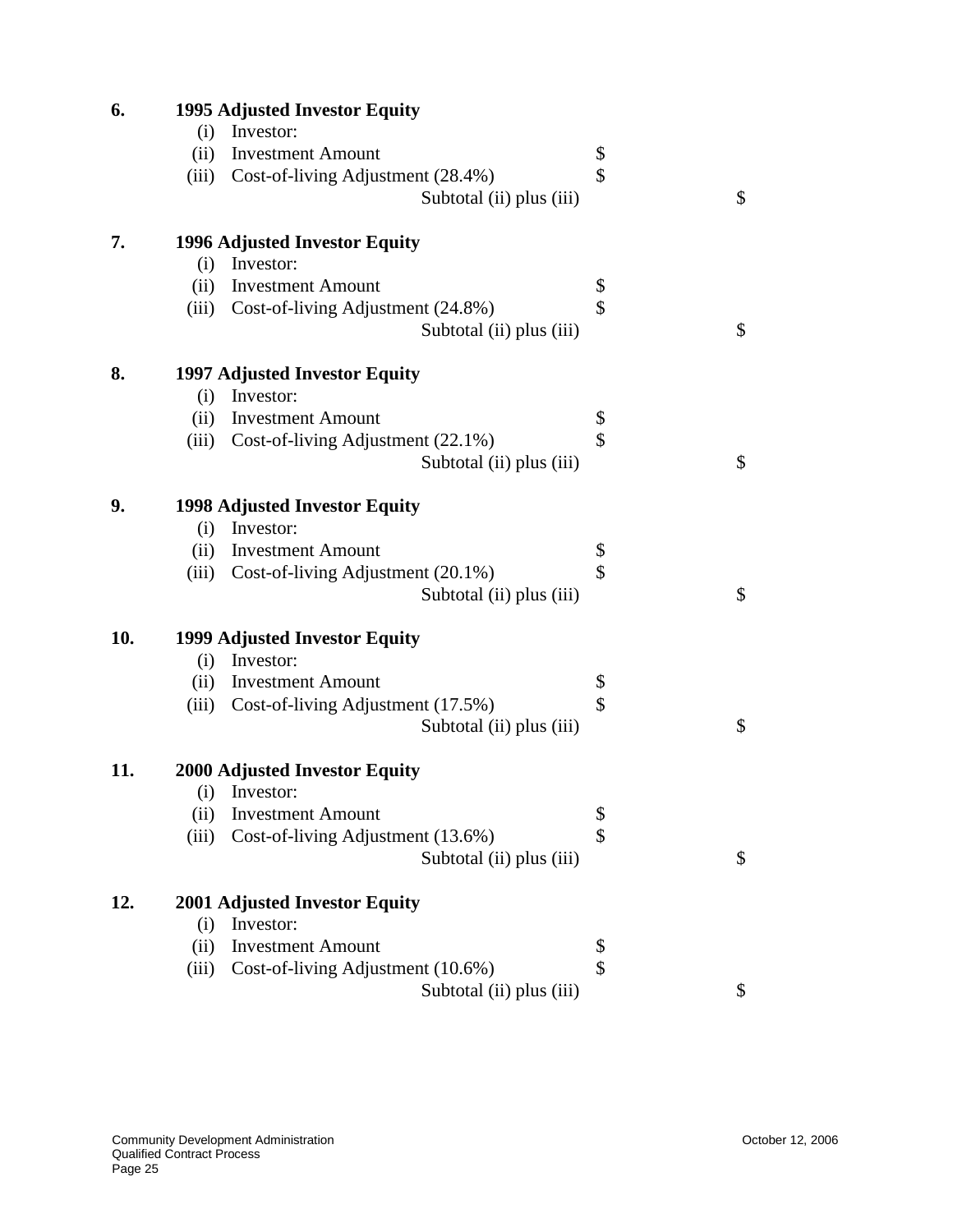| 13. |                    | 2002 Adjusted Investor Equity                                        |    |
|-----|--------------------|----------------------------------------------------------------------|----|
|     | (i)                | Investor:                                                            |    |
|     | (ii)               | <b>Investment Amount</b>                                             | \$ |
|     | (iii)              | Cost-of-living Adjustment (8.6%)                                     | \$ |
|     |                    | Subtotal (ii) plus (iii)                                             | \$ |
| 14. |                    | <b>2003 Adjusted Investor Equity</b>                                 |    |
|     | (i)                | Investor:                                                            |    |
|     | (ii)               | <b>Investment Amount</b>                                             | \$ |
|     | (iii)              | Cost-of-living Adjustment (6.3%)                                     | \$ |
|     |                    | Subtotal (ii) plus (iii)                                             | \$ |
| 15. |                    | 2004 Adjusted Investor Equity                                        |    |
|     | (i)                | Investor:                                                            |    |
|     | (ii)               | <b>Investment Amount</b>                                             | \$ |
|     | (iii)              | Cost-of-living Adjustment (3.6%)                                     | \$ |
|     |                    | Subtotal (ii) plus (iii)                                             | \$ |
| 16. |                    | 2005 Adjusted Investor Equity                                        |    |
|     | $\left( 1 \right)$ | Investor:                                                            |    |
|     | (ii)               | <b>Investment Amount</b>                                             | \$ |
|     | (iii)              | Cost-of-living Adjustment (0.0%)                                     | \$ |
|     |                    | Subtotal (ii) plus (iii)                                             | \$ |
|     |                    | <b>Total Adjusted Investor Equity (Sum of 1-16 subtotals above):</b> | \$ |
|     |                    |                                                                      |    |

### **17. Add Additional Years as Needed.**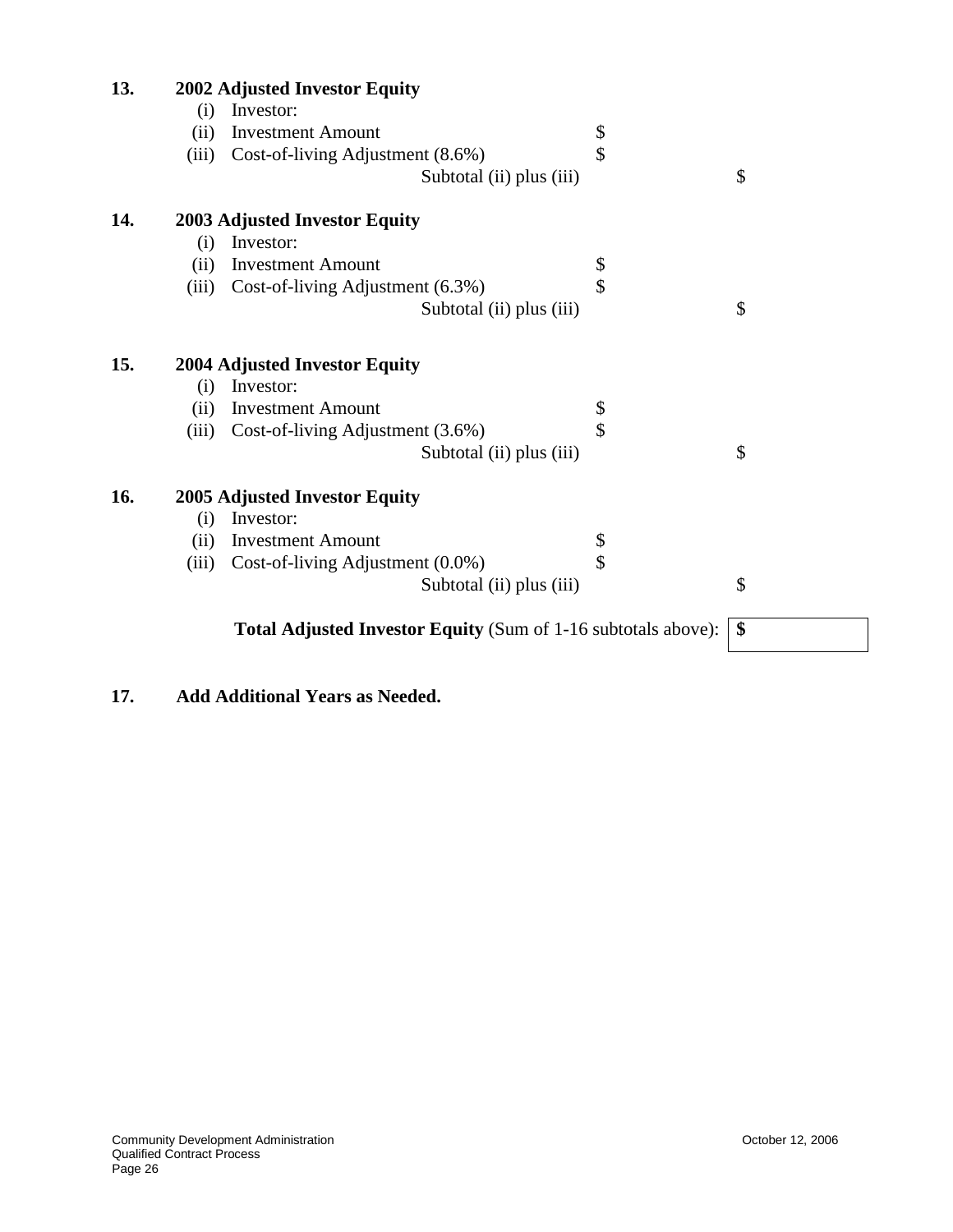#### **WORKSHEET C Other Capital Contributions**

#### **Instructions**

The Qualified Contract Price includes the amount of other capital contributions made with respect to the project. For this purpose, "other capital contributions" are not limited to cash (at least until there is contrary guidance from the Internal Revenue Service) and, therefore, include "in-kind" contributions such as land, equipment and furnishings. However, if you include any non-cash contributions in this worksheet, please describe in detail the type of contribution, the value you have assigned to the contribution, and your justification for assigning that value.

Do not include in this Worksheet C any amounts included in Worksheets A or B. Further, all amounts included in this worksheet must constitute contributed capital and not be a debt or advance.

After setting forth the required information with respect to each contribution, please total the contribution amounts and then transfer the total to Section A(iii) of the Calculation Form.

#### **Worksheet**

#### **1.**

Investment Amount \$

- (i) Name of Investor
- (ii) Date of Investment
- (iii) Use of Contributions/Proceeds
- (iv) Other Information

**2.**

Investment Amount \$

- (i) Name of Investor
- (ii) Date of Investment
- (iii) Use of Contributions/Proceeds
- (iv) Other Information

#### **3. [Add as needed.]**

Total Amount of Contribution  $(1 - )$  \$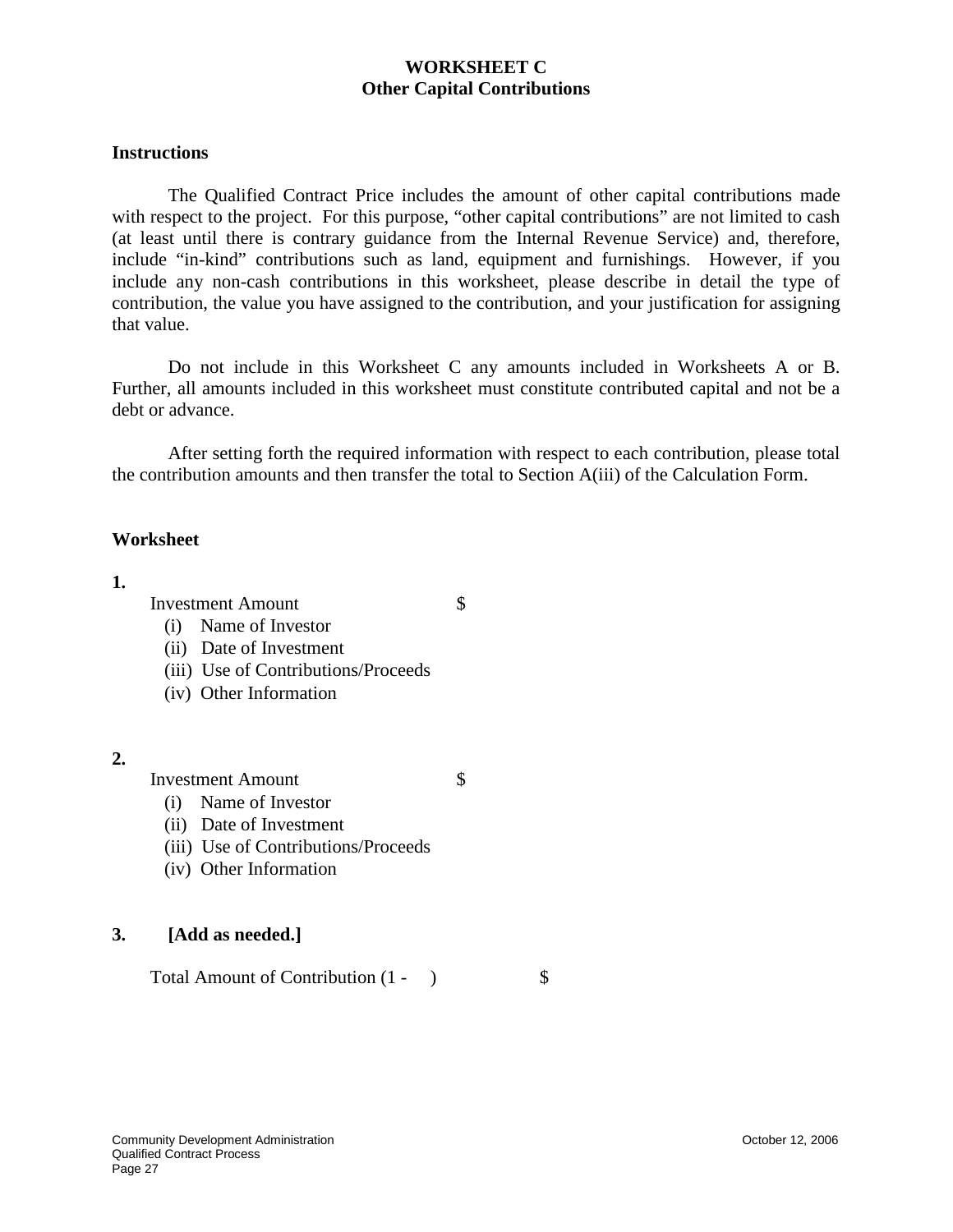#### **WORKSHEET D Cash Distributions From, or Available From the Project**

#### **Instructions**

The Qualified Contract Price is reduced by the total of all cash distributions from, or available from, the project. To assist you in this calculation, we have divided Worksheet D into three sections.

In Section A, set forth all cash distributions with respect to the project for calendar years 1990 through the most recent reporting period. Generally, this will include all cash payments and distributions from net operating income (i.e., "below the line" distributions and payments, after the payment of operating expenses, debt service, and reserves). Distributions set forth in Section A of the worksheet will include, but not be limited to, (i) amounts paid to partners or affiliates as fees (including investor fees, partnership management fees, incentive management fees and guaranty fees) and (ii) amounts distributed to partners as a return of capital or otherwise. Until guidance is provided by the Internal Revenue Service, the Administration will not reduce the Qualified Contract Price by payments of deferred developer fee to the extent the amount of fee was within the Administration's policies and guidelines. We require, however, that you list all payments and distributions from net cash flow. If you believe any portion of a payment or distribution should be excluded from the calculation (such as deferred developer fee), please identify such payments or distributions and provide an explanation of why it should be excluded in Section B.

Section A of the worksheet provides for up to five (5) types of distributions of net operating income for each year (items  $(i)-(v)$ ). If there were more in any calendar year, you will need to attach an addendum to the worksheet setting forth the recipient, characterization and amount of such distribution.

The Qualified Contract Price is reduced not only by cash distributions made with respect to the project but also all cash that is available for distribution. In Section C you are required to set forth amounts held in reserve and other project accounts and the amounts thereof that are available for distribution. Until such time as guidance is provided by the Internal Revenue Service, the Administration will interpret "available for distribution" to mean all cash held in project accounts the distribution of which is not prohibited by mortgage restrictions, regulatory agreements or similar third-party contractual prohibitions. An amount currently held in a project account that will become unrestricted and available for distribution on or before the expiration of the one-year qualified contract period should be listed as available for distribution in Section B.

Finally, Section D requires you to set forth and identify describe and non-cash distributions that have been made with respect to the project. Absent unusual circumstances, the amount of "non-cash distributions" will not be applied to reduce the Qualified Contract Price (until contrary guidance from the Internal Revenue Service).

To complete Worksheet D, please total the qualifying cash distributed for all calendar years under Section A and the cash available (or that will be available) for distribution in Section B. The total of Sections A and B should be transferred to Section A(v) of the Calculation Form.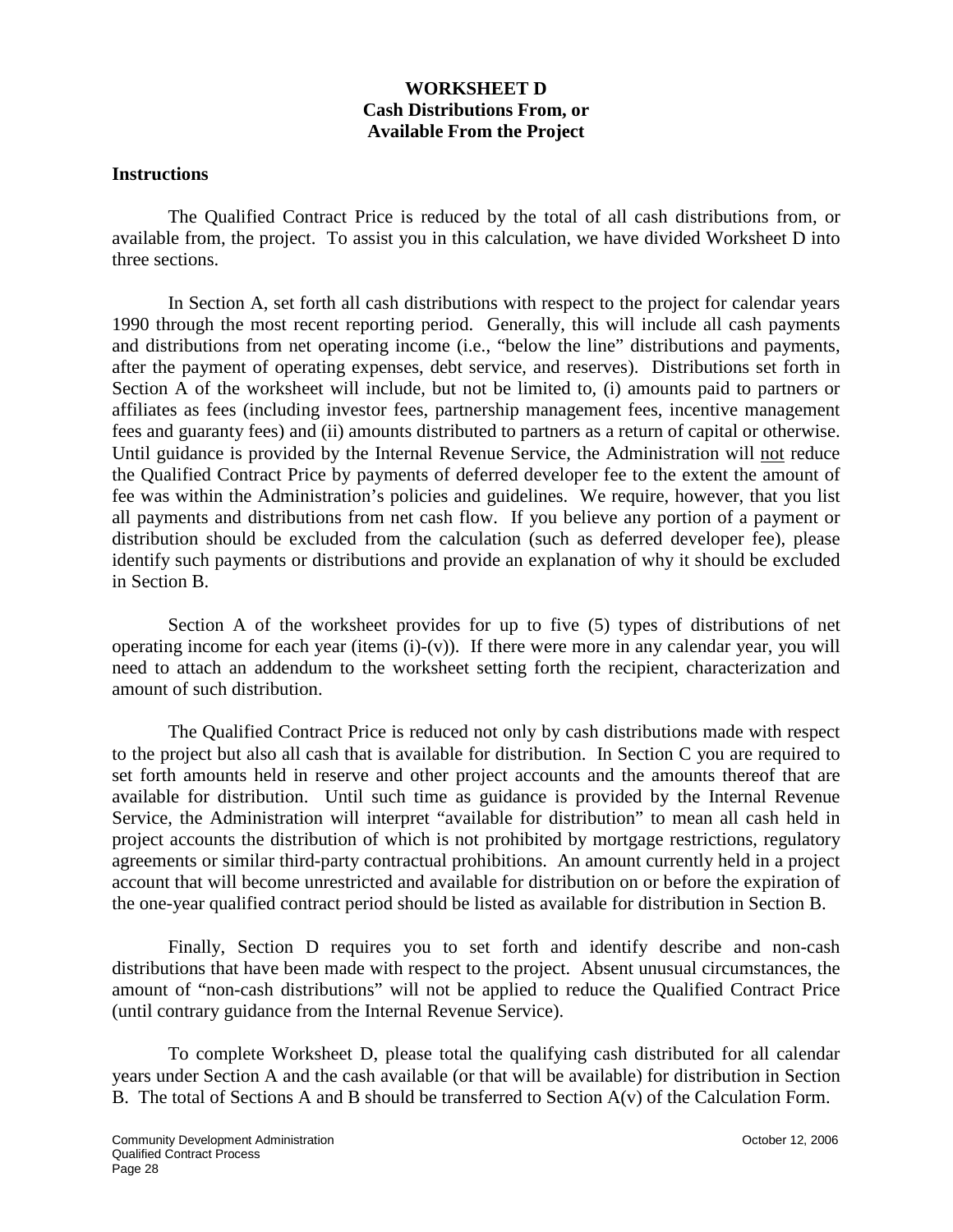#### **Worksheet**

### **A. Cash Distributed**

1. 1990 Distributions:

|       | <b>Recipient</b> | <b>Characterizations</b>   | <b>Amount</b> |
|-------|------------------|----------------------------|---------------|
| (i.)  |                  |                            | \$            |
| (ii)  |                  |                            | P             |
| (iii) |                  |                            | \$            |
| (iv)  |                  |                            | \$            |
| (v)   |                  |                            | S             |
|       |                  | <b>Total Distributions</b> |               |

### 2. 1991 Distributions

|       | <b>Recipient</b> | <b>Characterizations</b>   | <b>Amount</b> |
|-------|------------------|----------------------------|---------------|
| (i.)  |                  |                            | \$            |
| (ii)  |                  |                            | \$            |
| (iii) |                  |                            | \$            |
| (iv)  |                  |                            | \$            |
| (v)   |                  |                            | \$            |
|       |                  | <b>Total Distributions</b> | \$            |

### 3. 1992 Distributions

|       | <b>Recipient</b> | <b>Characterizations</b>   | <b>Amount</b> |
|-------|------------------|----------------------------|---------------|
| (i.)  |                  |                            | \$            |
| (ii)  |                  |                            | \$            |
| (iii) |                  |                            | \$            |
| (iv)  |                  |                            | \$            |
| (v)   |                  |                            | \$            |
|       |                  | <b>Total Distributions</b> | \$            |

### 4. 1993 Distributions

|       | <b>Recipient</b> | <b>Characterizations</b>   | Amount |
|-------|------------------|----------------------------|--------|
| (i.)  |                  |                            | \$     |
| (ii)  |                  |                            | \$     |
| (iii) |                  |                            | \$     |
| (iv)  |                  |                            | \$     |
| (v)   |                  |                            | \$     |
|       |                  | <b>Total Distributions</b> | \$     |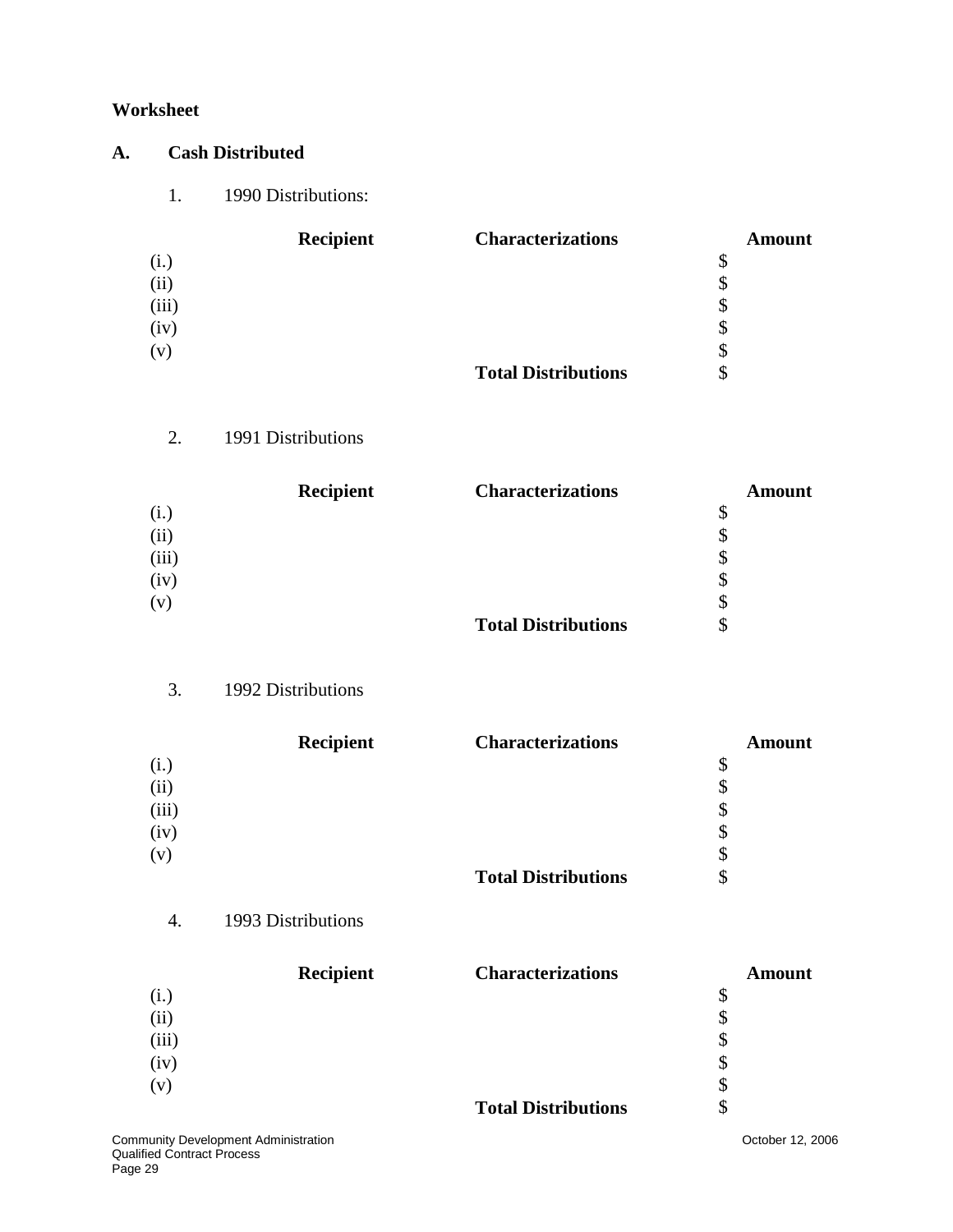5. 1994 Distributions

|       | <b>Recipient</b> | <b>Characterizations</b>   | <b>Amount</b> |
|-------|------------------|----------------------------|---------------|
| (i.)  |                  |                            | \$            |
| (ii)  |                  |                            | \$            |
| (iii) |                  |                            | \$            |
| (iv)  |                  |                            | \$            |
| (v)   |                  |                            | \$            |
|       |                  | <b>Total Distributions</b> | \$            |

#### 6. 1995 Distributions

|       | Recipient | <b>Characterizations</b>   | <b>Amount</b> |
|-------|-----------|----------------------------|---------------|
| (i.)  |           |                            | \$            |
| (ii)  |           |                            |               |
| (iii) |           |                            | \$            |
| (iv)  |           |                            | \$            |
| (v)   |           |                            |               |
|       |           | <b>Total Distributions</b> |               |

7. 1996 Distributions

|       | <b>Recipient</b> | <b>Characterizations</b>   | <b>Amount</b> |
|-------|------------------|----------------------------|---------------|
| (i.)  |                  |                            | \$            |
| (ii)  |                  |                            | S             |
| (iii) |                  |                            | \$            |
| (iv)  |                  |                            | \$            |
| (v)   |                  |                            | \$            |
|       |                  | <b>Total Distributions</b> | \$            |

8. 1997 Distributions

|       | <b>Recipient</b> | <b>Characterizations</b>   | <b>Amount</b> |
|-------|------------------|----------------------------|---------------|
| (i.)  |                  |                            | \$            |
| (ii)  |                  |                            | \$            |
| (iii) |                  |                            | \$            |
| (iv)  |                  |                            | \$            |
| (v)   |                  |                            | \$            |
|       |                  | <b>Total Distributions</b> | \$            |

### 9. 1998 Distributions

| <b>Recipient</b>                            | <b>Characterizations</b> | Amount           |
|---------------------------------------------|--------------------------|------------------|
| <b>Community Development Administration</b> |                          | October 12, 2006 |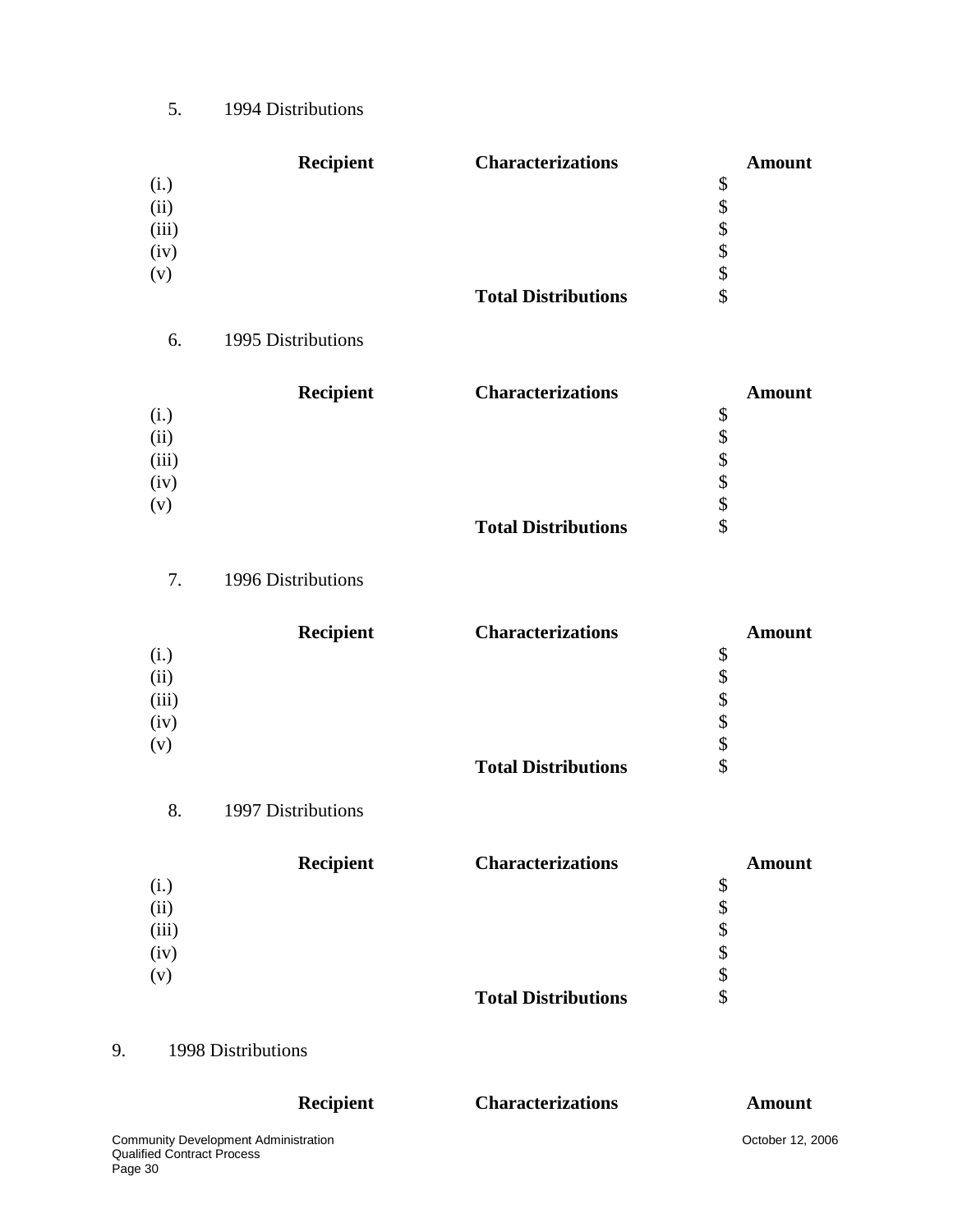| (i.)  |                            | J  |
|-------|----------------------------|----|
| (ii)  |                            | \$ |
| (iii) |                            | \$ |
| (iv)  |                            | \$ |
| (v)   |                            | \$ |
|       | <b>Total Distributions</b> | \$ |

## 10. 1999 Distributions

|       | <b>Recipient</b> | <b>Characterizations</b>   | <b>Amount</b> |
|-------|------------------|----------------------------|---------------|
| (i.)  |                  |                            | \$            |
| (ii)  |                  |                            | \$            |
| (iii) |                  |                            | \$            |
| (iv)  |                  |                            | \$            |
| (v)   |                  |                            | \$            |
|       |                  | <b>Total Distributions</b> | \$            |

### 11. 2000 Distributions

|       | Recipient | <b>Characterizations</b>   | <b>Amount</b> |
|-------|-----------|----------------------------|---------------|
| (i.)  |           |                            | \$            |
| (ii)  |           |                            | \$            |
| (iii) |           |                            | \$            |
| (iv)  |           |                            | \$            |
| (v)   |           |                            | \$            |
|       |           | <b>Total Distributions</b> | \$            |

### 12. 2001 Distributions

|       | Recipient | <b>Characterizations</b>   | <b>Amount</b> |
|-------|-----------|----------------------------|---------------|
| (i.)  |           |                            | \$            |
| (ii)  |           |                            |               |
| (iii) |           |                            | S             |
| (iv)  |           |                            | S             |
| (v)   |           |                            | J             |
|       |           | <b>Total Distributions</b> |               |

### 13. 2002 Distributions

| <b>Recipient</b>                            | <b>Characterizations</b> | <b>Amount</b>    |
|---------------------------------------------|--------------------------|------------------|
| (i.)                                        |                          | S                |
| (ii)                                        |                          | \$               |
| (iii)                                       |                          | \$               |
| (iv)                                        |                          | \$               |
| (v)                                         |                          | S                |
| <b>Community Development Administration</b> |                          | October 12, 2006 |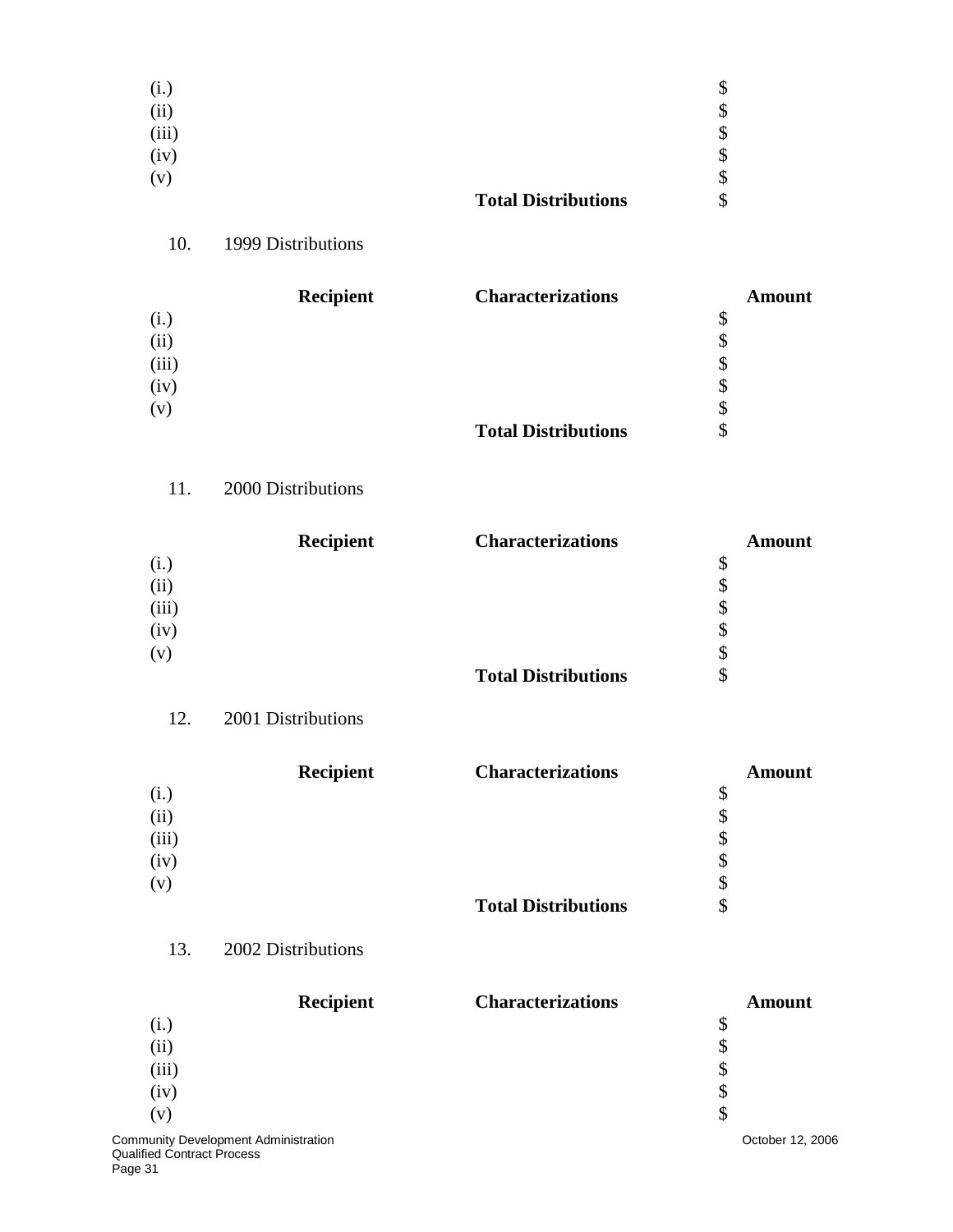|       | <b>Recipient</b> | <b>Characterizations</b>   | <b>Amount</b> |
|-------|------------------|----------------------------|---------------|
| (i.)  |                  |                            | \$            |
| (ii)  |                  |                            | \$            |
| (iii) |                  |                            | \$            |
| (iv)  |                  |                            | \$            |
| (v)   |                  |                            | \$            |
|       |                  | <b>Total Distributions</b> | \$            |
|       |                  |                            |               |

15. Add Additional Years as needed.

| Total 1990-2003 Distributions | (Sum of Lines $1(i) - 14(i)$ ) |  |
|-------------------------------|--------------------------------|--|
|-------------------------------|--------------------------------|--|

**B.** Exclusion Request & Explanation – List distributions (or portions of distributions) owner believes should be excluded:

| Year | Recipient | <b>Explanation</b> | <b>Amount</b> |
|------|-----------|--------------------|---------------|
|      |           |                    | Φ             |
|      |           |                    | \$            |
|      |           |                    |               |
|      |           |                    | Φ             |
|      |           |                    | \$            |
|      |           |                    |               |

### **C. Cash Available for Distribution:**

| 1.  | Amounts Held in Replacement Reserve Account(s)                                                                         | \$ |
|-----|------------------------------------------------------------------------------------------------------------------------|----|
| (a) | Amount available for Distribution                                                                                      |    |
| 2.  | Amounts Held in Operating Reserve Account(s)                                                                           | \$ |
| (a) | Amount available for Distribution                                                                                      |    |
| 3.  | Amounts Held in Other Reserve Account(s)<br>(identify each account, the terms thereof, and the<br>amount held therein) | \$ |
| (a) | Amount available for Distribution                                                                                      | \$ |
| 4.  | Amounts Held in Partnership Accounts Other than<br>Reserves                                                            | \$ |
| (a) | Amount available for Distribution                                                                                      |    |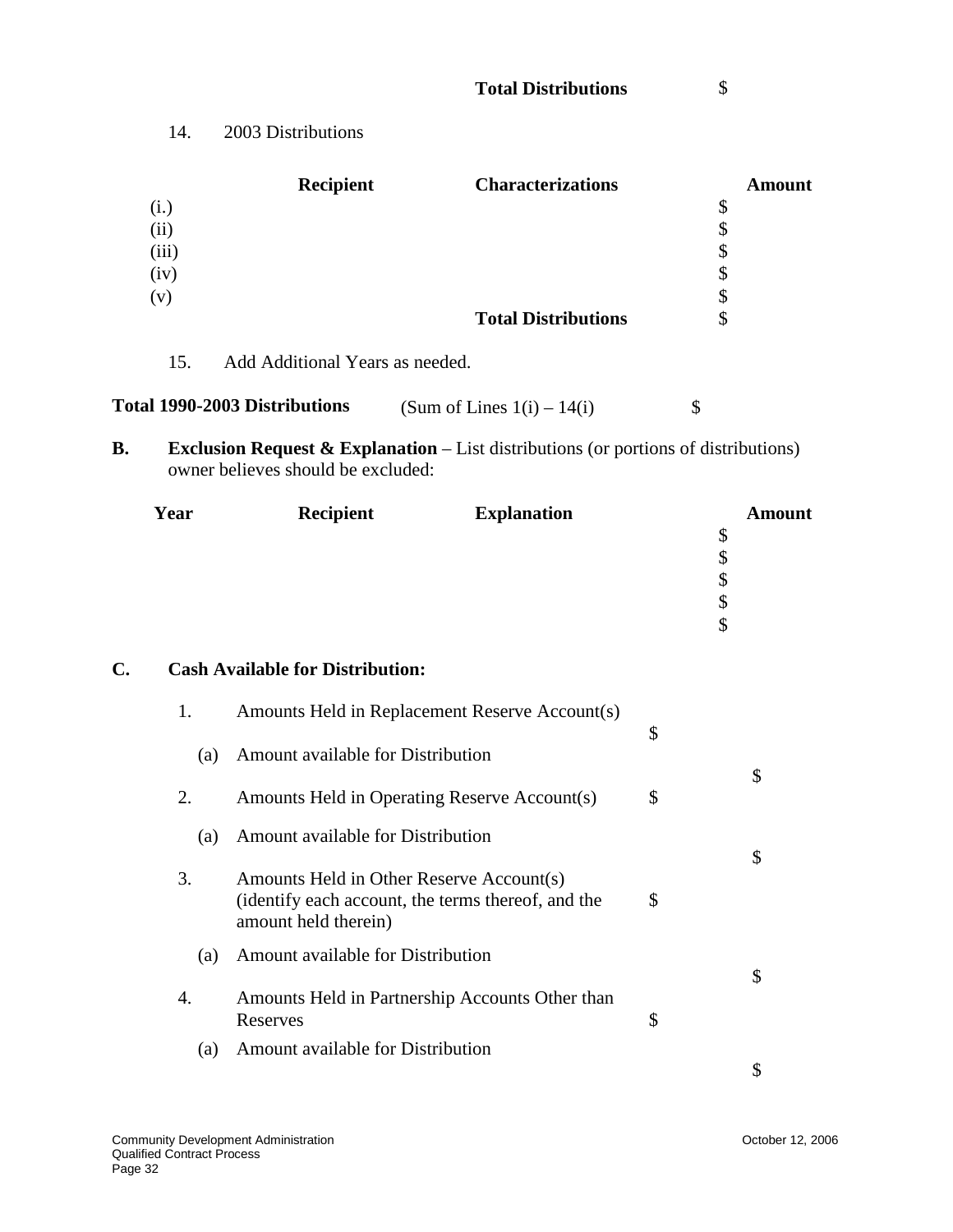**Total Cash Distributed and Available for Distribution** (Sum of Sections  $A + B + C$ ) **\$** 

**D. List of All Non-Cash Distributions (identify asset distributed, recipient value, and characterization of distribution)**

#### **1. Asset Distributed:**

- (i) Recipient
- (ii) Date of Distribution
- (iii) Estimated Value of Asset When Distributed \$
- (iv) Reason For and/or Characterization of **Distribution**

#### **2. Asset Distributed:**

| (i) | Recipient |  |
|-----|-----------|--|
|-----|-----------|--|

- (ii) Date of Distribution
- (iii) Estimated Value of Asset When Distributed \$
- (iv) Reason For and/or Characterization of Distribution

#### **3.**

#### **Asset Distributed:**

- (i) Recipient
- (ii) Date of Distribution
- (iii) Estimated Value of Asset When Distributed \$
- (iv) Reason For and/or Characterization of **Distribution**

Add Additional Distributions as needed.